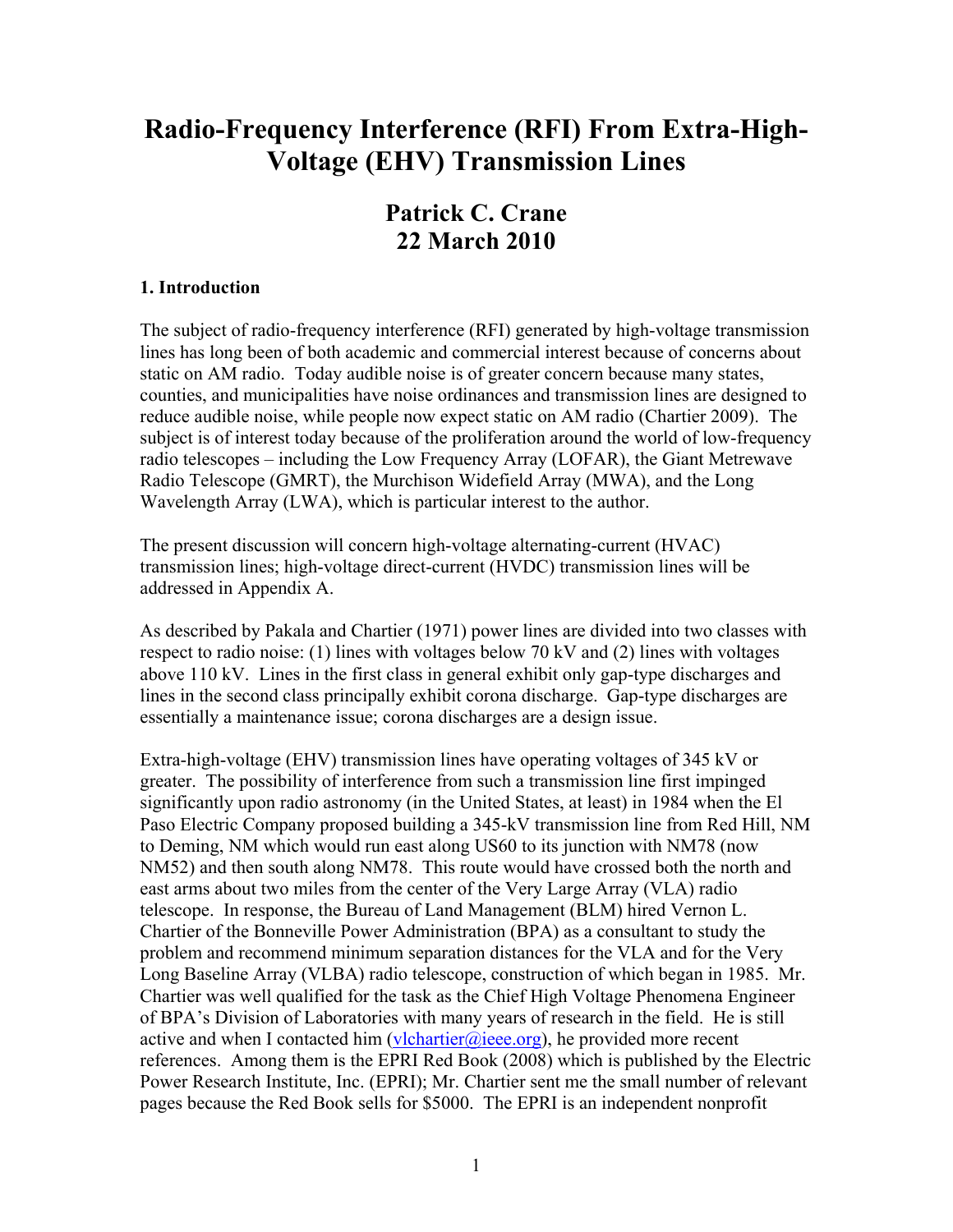organization that conducts research and development relating to the generation, delivery and use of electricity for the benefit of the public. The Red Book (2008) recognizes the BPA method because

*The most complete empirical method for predicting EMI above 30 MHz is the method developed by the Bonneville Power Administration (Chartier 1983). The BPA method was first developed to predict TVI from overhead lines during rain, but the method has been expanded so that EMI above 30 MHz can be calculated at any frequency, at any distance from the line, at any antenna height, for any bandwidth, and for any detector.* 

Furthermore, it is "the one method that is useful for EMI predictions between 30 and 1000 MHz" and "the most complete empirical method for predicting EMI above 30 MHz."

The BPA model also has been recognized by the International Council on Large Electric Systems (CIGRE, 1996), which is one of the leading worldwide organizations on electric power systems.

# **2. What Is Corona?**

Hubbell Power Systems, Inc. (2004) has produced a clear and concise report on corona with the title "What Is Corona?" which is available on the World Wide Web. This report defines corona in the following terms:

*Corona is a luminous discharge due to ionization of the air surrounding a conductor around which exists a voltage gradient exceeding a certain critical value,* 

based upon IEEE Std 539-1990 (IEEE Corona and Field Effects Subcommittee, 1991) as applied to transmission-line conductors. Or in more physical terms:

*The corona discharges observed at the surface of a conductor are due to the formation of electron avalanches which occur when the intensity of the electric field at the surface of a conductor exceeds a certain critical value.* 

Furthermore,

*Any defect on the conductor[,] which projects however slightly above the nominal conductor surface, increases the field intensity in its immediate vicinity...Water drops on the conductor surface provide a multiplicity of projections from which corona discharges can originate...A weathered ACSR conductor generally has a multiplicity of tiny surface defects which project above the nominal surface of the conductor.* 

The presence of corona manifests itself primarily in three ways: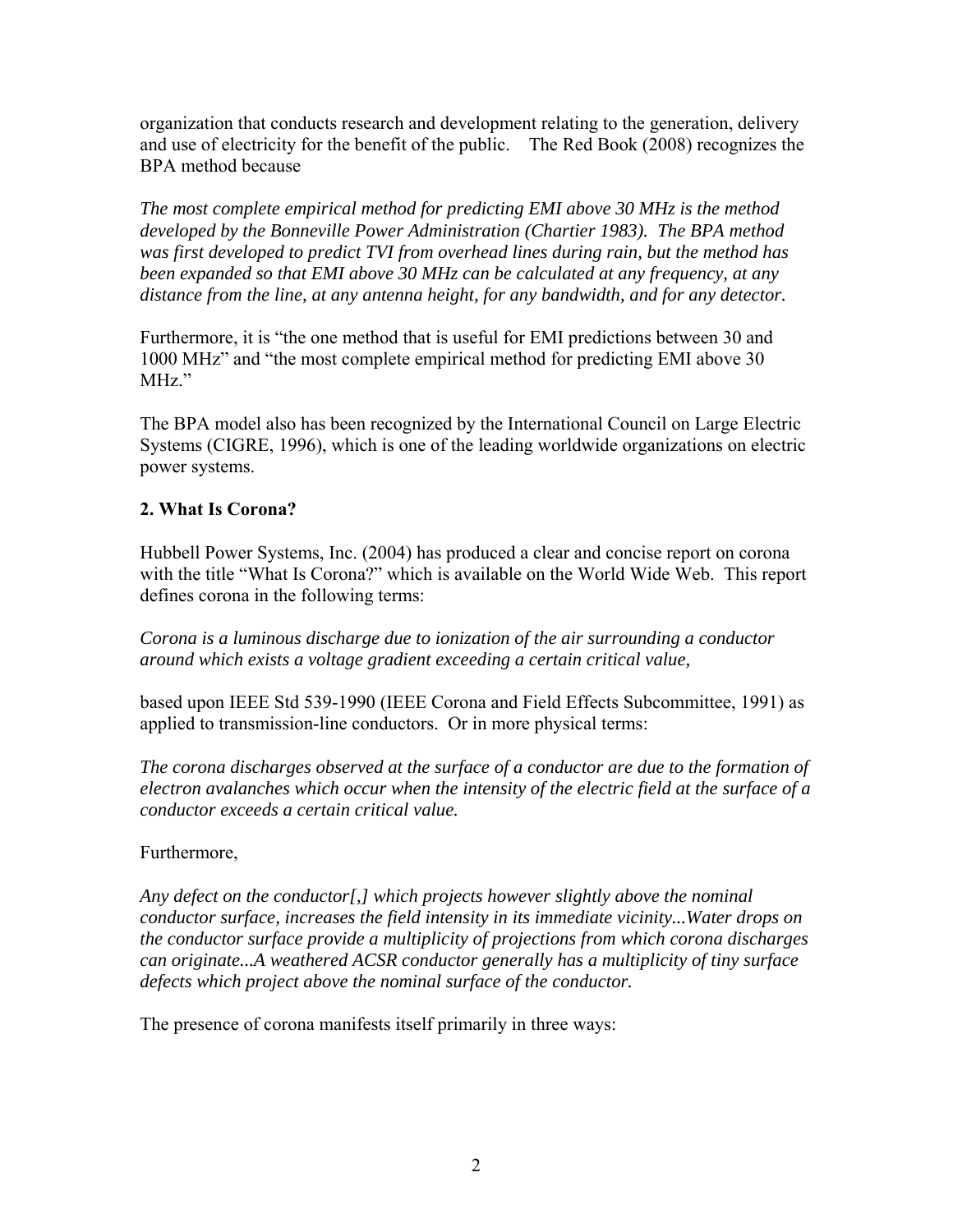1. "Visual corona" – violet-colored light coming from the regions of electrical overstress. Daytime corona cameras and ultraviolet cameras both are used to inspect transmission lines for corona.

2. "Audible corona" – a hissing or frying sound when corona is present.

3. Radio noise – apparently this is the most serious manifestation from the point-of-view of the power company (for radio astronomers, too) because its effects have the longest range.

The phenomena associated with corona have been described quantitatively by Chartier (1983): radio noise (RI) over the frequency range 0.1-20 MHz (i.e., AM radio, ham radio); television interference (TVI) over the frequency range 10-1000 MHz, which includes VHF and UHF television and FM radio and, coincidentally, is measured in the radio-astronomy allocation 73.0-74.6 MHz because of the absence of interference; audible noise (AN); and ozone (concentration C). The total power loss per meter of conductor is identified as the corona losses (CL).

The presence of more surface defects produces higher levels of corona and related phenomena. Indulkar (2004) discusses the effects of such surface irregularities on the threshold voltage for the onset of corona. He reports that this voltage is directly proportional to an irregularity factor,  $m_0$  ( $0 \le m_0 \le 1$ ):

*1 for smooth, polished, solid, cylindrical conductors; 0.93-0.98 for weathered, solid, cylindrical conductors; 0.87-0.90 for weathered conductors with more than seven strands; and 0.80-0.87 for weathered conductors with up to seven strands.* 

Finally, the Introduction states that corona from EHV transmission lines is primarily a design problem. While that is true – from the point-of-view of a radio astronomer, corona can be a maintenance issue because of such problems as degraded or damaged insulators; contamination with coastal salt, industrial vapors and dust, cement dust, road salt, tire dust and vehicle emissions; agricultural dusts and fertilizers; improper design and/or installation; and loose hardware.

# **3. Television Interference (TVI)**

As stated above the method developed by the Bonneville Power Administration (BPA) is the most complete empirical method for predicting radio-frequency interference (RFI) above 30 MHz.

The BPA calculation of TVI/phase for a CISPR quasi-peak detector from corona discharge is given by Equation 9.6-4 in EPRI (2008):

$$
TVI/phase = 10 + TVIV(E) + TVIS(d) + TVIf + TVIA + TVID(L),
$$
\n(1)

where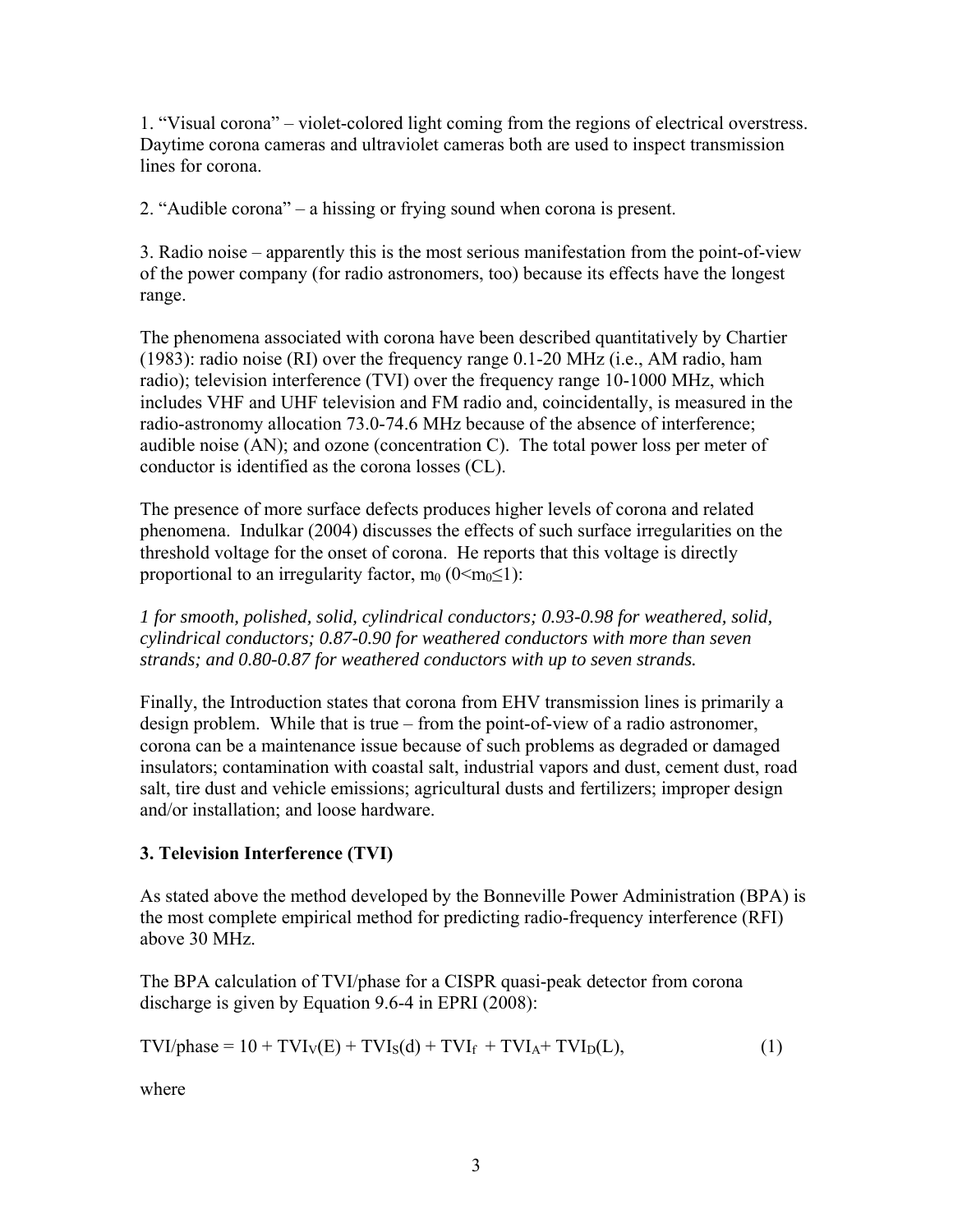$TVI/phase = electric field (dB<sub>\mu</sub>V/m)$ , measured during steady rain with an IEC/CISPRQuasi-Peak (QP) detector with a 1-ms charge time constant, a 550-ms discharge time constant, and 6-dB bandwidth of 120 kHz, for a single phase,

 $E =$  conductor surface voltage gradient (kV/cm),

 $d =$  subconductor diameter (cm),

 $f = frequency (MHz)$ ,

 $A =$  altitude above sea level (km),

 $L =$  distance between antenna and phase (m).

Individual terms will be discussed in the following sections.

#### **3.1. Conductor Surface Voltage Gradient**

 $TVI_V(E) = 120 * log(E/16.3),$  (2)

where

 $E =$  conductor surface voltage gradient (kV/cm).

The conductor surface voltage gradient is the single most important factor in determining the corona performance of a high-voltage transmission line. This is indicated by the multiplicative factor of 120 in front of the appropriate (second) term in Equation (1); the multiplicative factors for other terms are 40, 20, and 1. If E changes by a factor of  $\pm 2$ , the TVI will change by  $\pm 36$  dB. It is so important, also, because its value is entirely a design issue. Therefore, the calculation of its value has long and widely been the subject of investigation.

A survey of methods used for such calculations (as of 1979) was published by the IEEE Corona and Field Effects Subcommittee (1979). Seventeen techniques were applied to multiple extra-high-voltage (EHV,  $\geq$ 345 kV) transmission-line configurations. Empirical techniques were found to agree with exact solutions to within a few percent, so that when applied in the field the overall uncertainty was less than ten percent. A further uncertainty may arise from the definition of the conductor surface voltage gradient; the three definitions used in the survey include the average bundle gradient (A), the average maximum bundle gradient (AM), and the maximum bundle gradient (MB). As a practical matter, Table I of the paper provides parameters for EHV transmission lines with operating voltages of 345 kV,  $500 \text{ kV}$ ,  $765 \text{ kV}$ ,  $1100 \text{ kV}$ , and  $2000 \text{ kV}$  (AC) and  $\pm$ 375 kV and  $\pm$ 1000 kV (DC). The computed gradients are listed in Table II. Participant No. 4 is Vernon L. Chartier and he reports only the results of an AM calculation.

By 1979, such calculations had migrated to the digital computer and had expanded in capability and complexity. One can see an earlier version of the BPA calculation, suitable for manual calculation, in Pakala and Taylor (1968). I have implemented in IDL (Appendix B) the 1991 version of the Fortran code used by V. L. Chartier (Participant No. 4) for the 1979 paper and obtained exactly his results.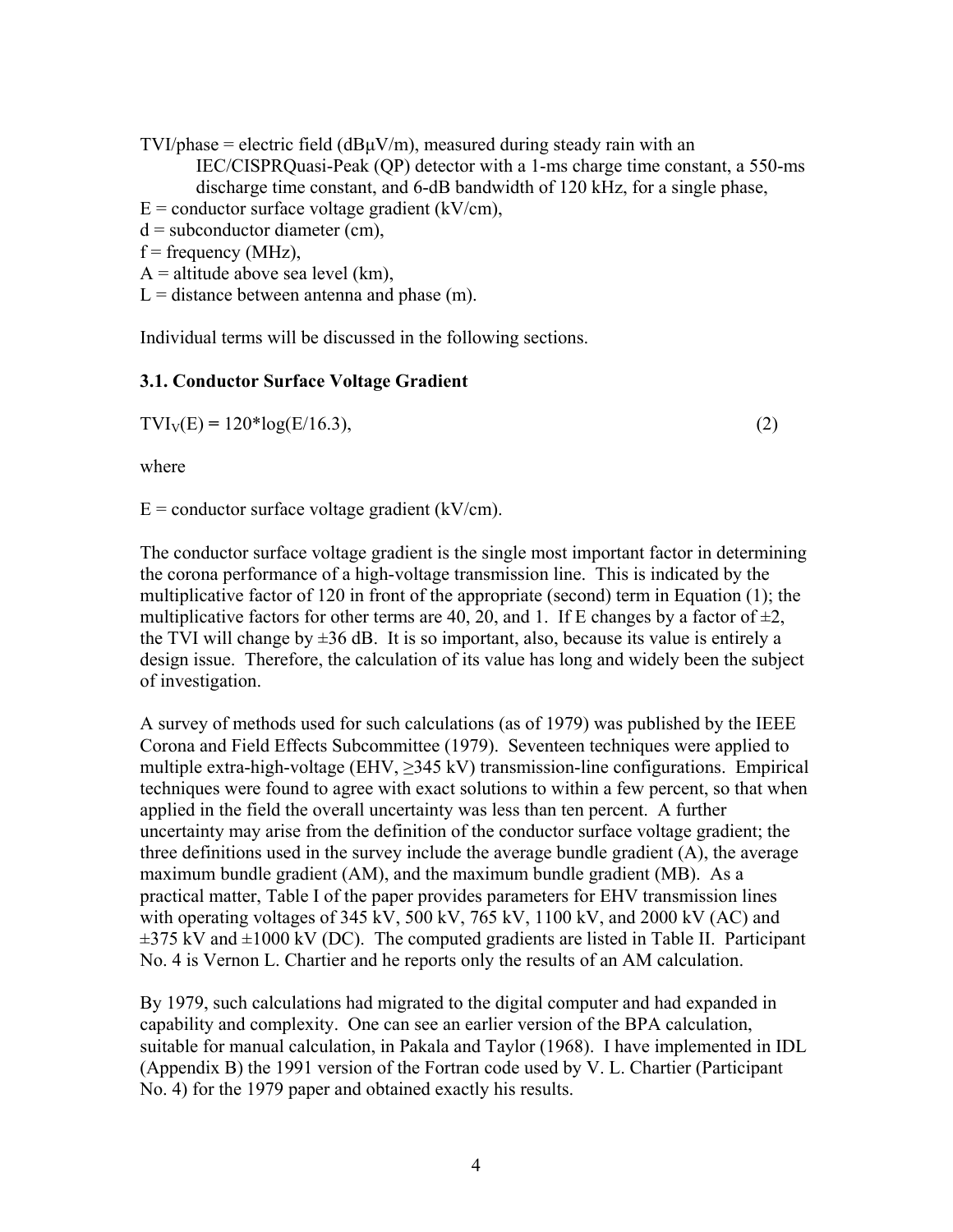Table 1 presents the conductor surface voltage gradients reported by Participant No. 4 (IEEE Corona and Field Effects Subcommittee 1979). The numbers of phases, ground wires, and subconductors are listed to illustrate the variety of configurations included; information on horizontal and vertical offsets, diameters, and separations are in the report.

It should be noted that the report presents only the two highest values of the conductor surface voltage gradients (suitable to obtain peak or quasi-peak values of static) while radio astronomers are interested in rms total power which potentially includes significant contributions from all phases and even grounds.

| Line            | Operating  | <b>Phases</b>  | Ground         | Sub-              | <b>Highest</b> | 2 <sup>nd</sup> |
|-----------------|------------|----------------|----------------|-------------------|----------------|-----------------|
| Config.         | Voltage    |                | <b>Wires</b>   | <b>Conductors</b> | (kV/cm)        | <b>Highest</b>  |
| No.             | (kV)       |                |                |                   |                | (kV/cm)         |
|                 | 345        | 3              | $\overline{0}$ |                   | 15.51          | 14.67           |
| $\overline{2}$  | 345        | 3              | $\theta$       | $\overline{2}$    | 15.66          | 14.49           |
| 3a              | 345        | 6              | $\overline{2}$ | $\overline{2}$    | 15.50          | 15.20           |
| 3 <sub>b</sub>  | 345        | 6              | $\theta$       | $\overline{2}$    | 15.58          | 15.18           |
| 4a              | 500        | 3              | $\overline{2}$ | $\overline{2}$    | 16.73          | 16.63           |
| 4b              | 500        | 3              | $\overline{0}$ | $\overline{2}$    | 16.71          | 16.30           |
| 5               | 500        | 3              | $\theta$       | 3                 | 16.93          | 15.80           |
| 6a              | 765        | 3              | $\overline{2}$ | 4                 | 21.07          | 19.59           |
| 6b              | 764        | 3              | $\theta$       | $\overline{4}$    | 21.07          | 19.38           |
| 7               | 1100       | $\overline{3}$ | $\theta$       | 8                 | 16.55          | 14.98           |
| 8               | 2000       | 3              | $\theta$       | 16                | 14.19          | 12.93           |
| $9^2$           | $\pm 375$  | $\overline{2}$ | $\overline{0}$ | $\overline{2}$    | 19.21          | 19.21           |
| 10 <sup>2</sup> | $\pm 1000$ | $\overline{2}$ | $\theta$       | 8                 | 20.47          | 20.47           |

**Table 1. Conductor Surface Voltage Gradients (1979) For Participant No. 4<sup>1</sup>**

<sup>1</sup>V.L. Chartier (BPA)

 ${}^{2}DC$ 

The results presented in Table 1 also illustrate the effect of differences in design on the value of the conductor surface voltage gradient. Line Configuration No. 8 has an operating voltage almost three times that of Line Configuration No. 6 (2000 kV vs. 765 kV), yet its voltage gradients are about 1/3 smaller. One significant difference in design is that the subconductor bundles for Line Configuration No. 8 include sixteen subconductors instead of four.

Another factor to keep in mind when evaluating the conductor surface voltage gradient is that conductor cables sag. The degree of sag depends upon the outside temperature and, especially, upon the heat generated by the electrical load. In exceptional circumstances overheated electrical cables have been known to sag so much that they touched the ground. In the case of a conductor anchored at a height H at each of two towers and which sags by an amount S at its center, the average height h is given by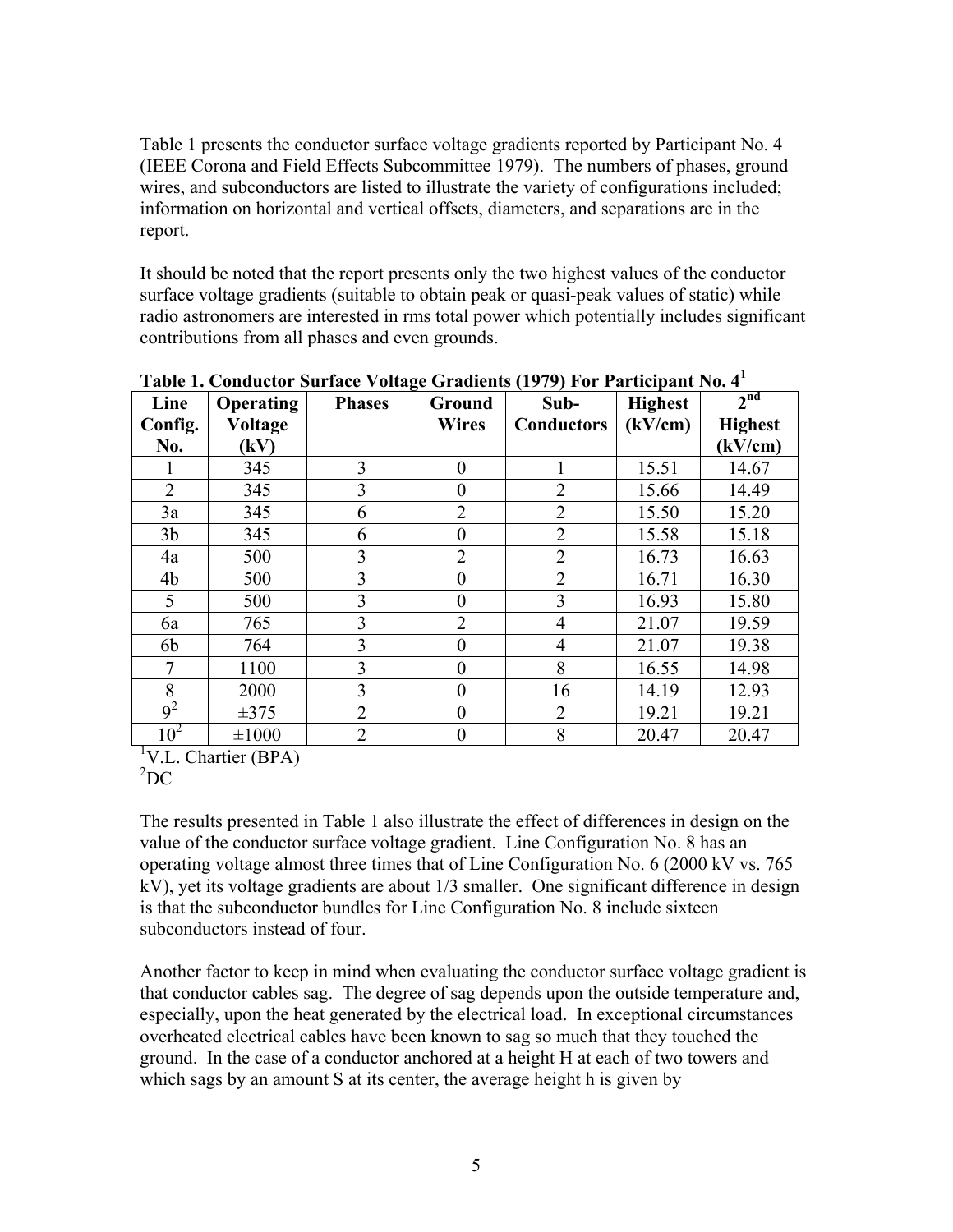$h = H - \frac{2}{3} S$ . (3)

This is the value that should be used to calculate the conductor surface voltage gradient.

#### **3.2. Subconductor Diameter**

 $TVI_S(d) = 40 * log(d/3.04),$  (4)

where

 $d =$  subconductor diameter (cm).

The subconductor diameter affects the TVI in two ways, which tend to offset each other. The first is indirectly through its effects on the values of the conductor surface voltage gradients; the larger the diameter, the lower the values. For example, Chartier (1984) reported that increasing the subconductor diameter from 1.108 inches to 1.196 would decrease the values of the conductor surface voltage gradients by 6 percent; the corresponding decrease in the value of the second term in Equation (1) would be 3.3 dB or 53 percent.

The second way is directly through the third term in Equation (1). The increase in subconductor diameter mentioned in the previous paragraph would increase the TVI by 1.4 dB or 37 percent.

# **3.3. Frequency Dependence**

$$
TVI_f = 20 * \log(75/f),\tag{5}
$$

where

 $f = frequency (MHz)$ .

The data supporting this correction are discussed in Pakala and Chartier (1971). The measurements presented in their Figures 10 and 11 were obtained in fair weather at a reference distance of 200 feet (61 m) from the outer conductor of transmission lines with voltages of 244 kV, 345 kV, 525 kV, and 735 kV. In theory and practice this simple behavior breaks down at larger distances.

At low frequencies of interest to the LWA and the VLA (13.385, 25.610, 37.875, 73.8, 151.525, 325.3, 408.05, and 611.0 MHz), the contributions from this term are 15, 9.3, 5.9, 0.1, -6.1, -13, -15, and -18 dB, respectively.

# **3.4. Altitude Dependence**

 $TVI_A = (A/0.3),$  (6)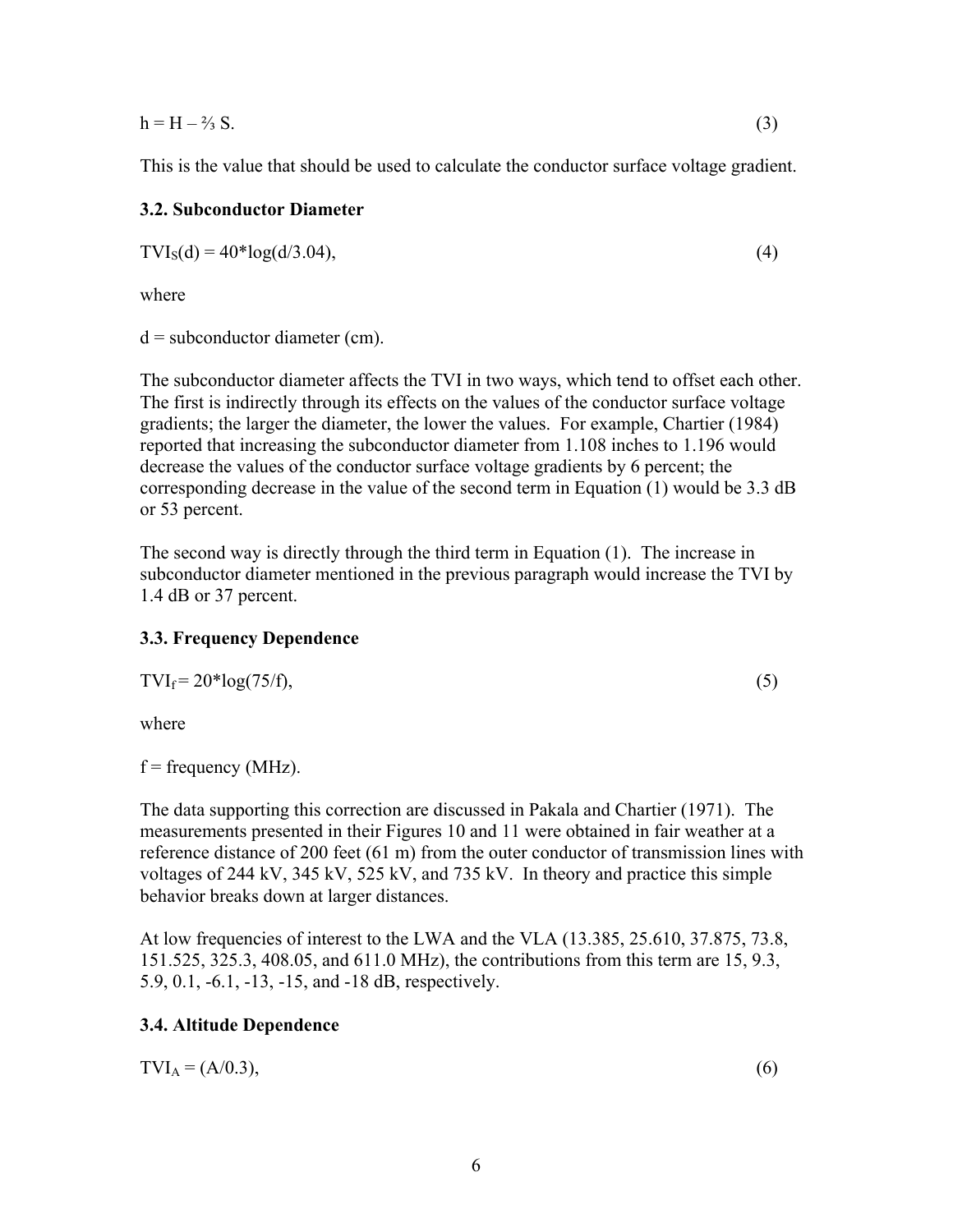where

 $A =$ altitude (km).

This term reflects Paschen's Law which states that at typical atmospheric pressures the breakdown voltage for corona discharge decreases as the pressure (density) decreases (which occurs naturally as the altitude increases). This form of the correction was derived from measurements of the radio noise (RI) produced by low-altitude (195 m) and high-altitude (3200 m) EHV transmission lines. It was later shown to describe the behavior of television interference (TVI) by Chartier *et al.* (1987).

This term is relatively unimportant, since a change in altitude from sea level to 3 km results in an adjustment of only 10 dB.

#### **3.5. Lateral Attenuation**

$$
TVI_D(L) = 20 * log(L_0/L), \text{ for } L \text{ and } L_0 \le L_c,
$$
\n(7a)

$$
= 20^* \log(L_0/L_c) + 40^* \log(L_c/L), \text{ for } L \ge L_c \text{ and } L_0 \le L_c,
$$
 (7b)

$$
= 20^* \log(Lc/L) + 40^* \log(L0/Lc), for L \le Lc and L0 \ge Lc, \qquad (7c)
$$

$$
=40*log(L0/L), for L and L0 \ge Lc,
$$
\n(7d)

where

 $h_a$  = antenna height (m),  $H =$  conductor height (m),  $\lambda$  = wavelength (m),  $L =$  lateral distance between phase and antenna (m),  $L_0 = 61$  m (200 ft), reference lateral distance,  $L_c = 12 h_a H \lambda^{-1}$ , changeover distance.

This relatively simple expression accounts for the lateral attenuation of TVI in the BPA method for corona discharge from EHV transmission lines. Nominally, it applies to frequencies between 30 MHz and  $\geq$ 1000 MHz; at distances of interest to us it probably applies to frequencies  $\geq$ 10 MHz (Chartier 2009).

This expression does not depend explicitly upon frequency but an implicit dependence is introduced by the changeover distance, Lc, which marks the boundary between near-field and far-field behavior. At frequencies of interest to the LWA (13.385, 25.610, 37.875, and 73.8 MHz), the values of the changeover distance are 16.7 m, 32.0 m, 47.4 m, and 92.3 m, respectively. The lateral attenuation is normalized to unity (0 dB) at  $L_0$ independent of frequency and the transition from near-field to far-field behavior  $(L<sup>-2</sup>$  to  $L^{-4}$ ) occurs at  $L_c$ . Consequently, at lower frequencies for which  $L \ge L_0 \ge L_c$  and at the large distances of interest to us, we have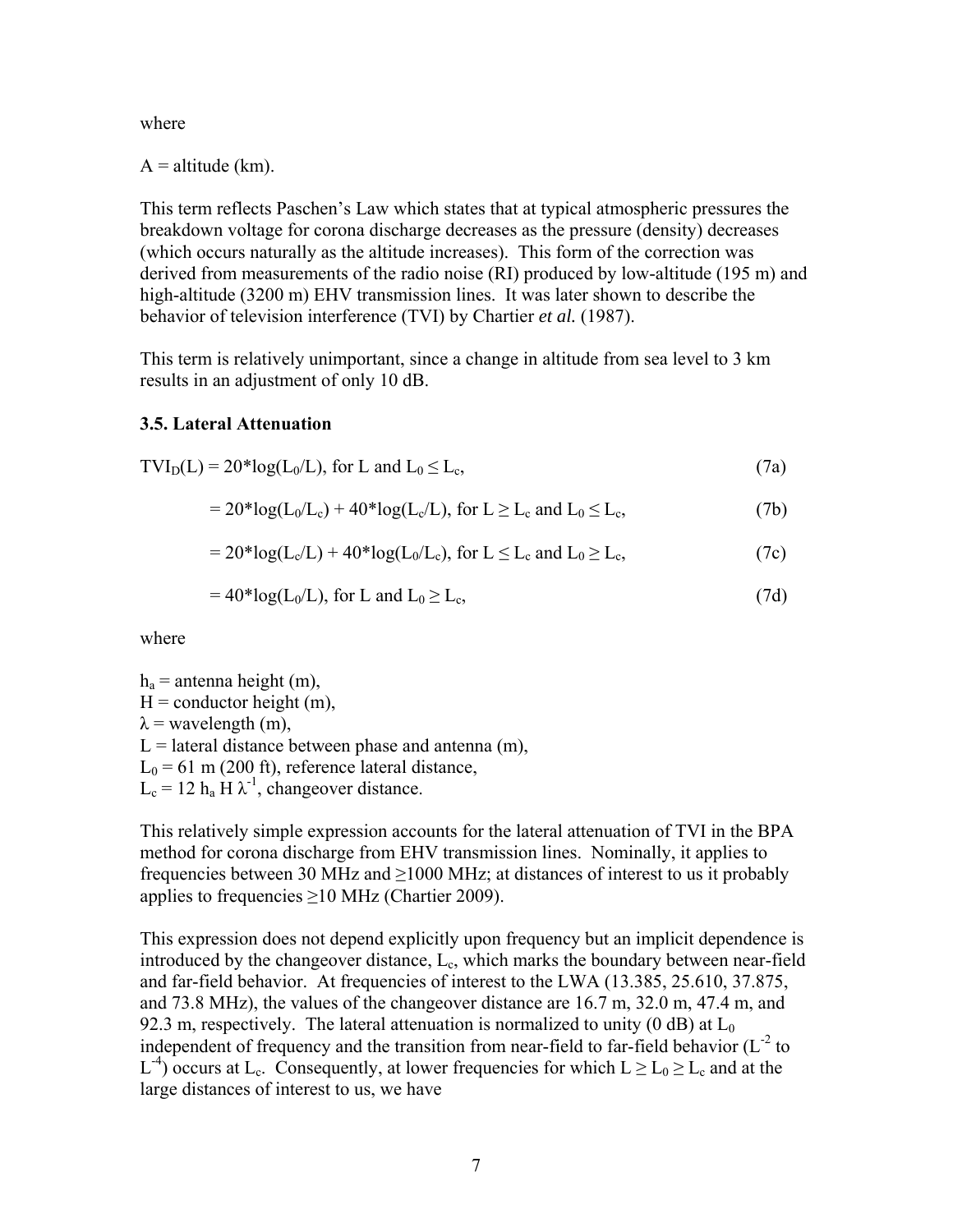$$
TVI_D(L) = 40 * log(L_0/L),
$$
\n(8a)

which is frequency independent. On the other hand, at higher frequencies for which  $L \ge$  $L_c > L_0$  and at the same large distances, we have

$$
TVI_D(L) = 20 * log(L_0/L_c) + 40 * log(L_0/L),
$$
\n(8b)

which is systematically greater than the prior result (since  $L_c \ge L_0$ ) and frequencydependent through the presence of  $L_c$ . These behaviors are illustrated in Figure 1.

However, if the distances are normalized to the value of  $L_c$  at 75 MHz:

$$
L_{75} = 12*10^6 \text{ h}_a \text{ H f c}^{-1},\tag{9}
$$

the sum of Equations (5) and (8b) can be simplified to

$$
TVI_f + TVI_D(L) = 20 * log(L_0/L_{75}) + 40 * log(L_{75}/L), \qquad L \ge L_c \ge L_0.
$$
 (10)

Surprisingly, as long as  $L \ge L_c \ge L_0$ , the TVI/phase is independent of frequency, which is apparent in Figures 2, 3, and 4.

The propagation of radio waves over a finitely conducting plane was first addressed by Sommerfeld (1909). These results were simplified for engineering work (Norton 1936, 1937) and extended eventually to the case of the finitely conducting spherical Earth (Norton 1941). Additional simplifications are provided by Pakala and Chartier (1971). I have not determined the provenance of Equation (4) but it is accepted by the domestic (EPRI 2008) and international (CIGRE 2000) electric power industries.

Equation (4) applies to distances between approximately 61 m and 15000 m. At shorter distances interference between the space wave (itself a combination of direct and groundreflected waves), the surface wave, the induction field, and the electrostatic field predominates – all propagating over a finitely conducting earth. At larger distances the curvature of the earth is important as is the variation of atmospheric refraction with altitude.

#### **4. Detector, Bandwidth, and Power**

Equation (1) is based upon a CISPR quasi-peak (QP) detector with a bandwidth of 120 kHz. However, in practice, a different detector and different bandwidth may be used; the following conversion procedure originated with Chartier (1988). Corrections to other detectors and bandwidths are given in Tables 2 and 3, respectively, which are based upon Table 9.6-1 and Equations 9.6-5, 9.6-6, and 9.6-7 in the EPRI Red Book (2008).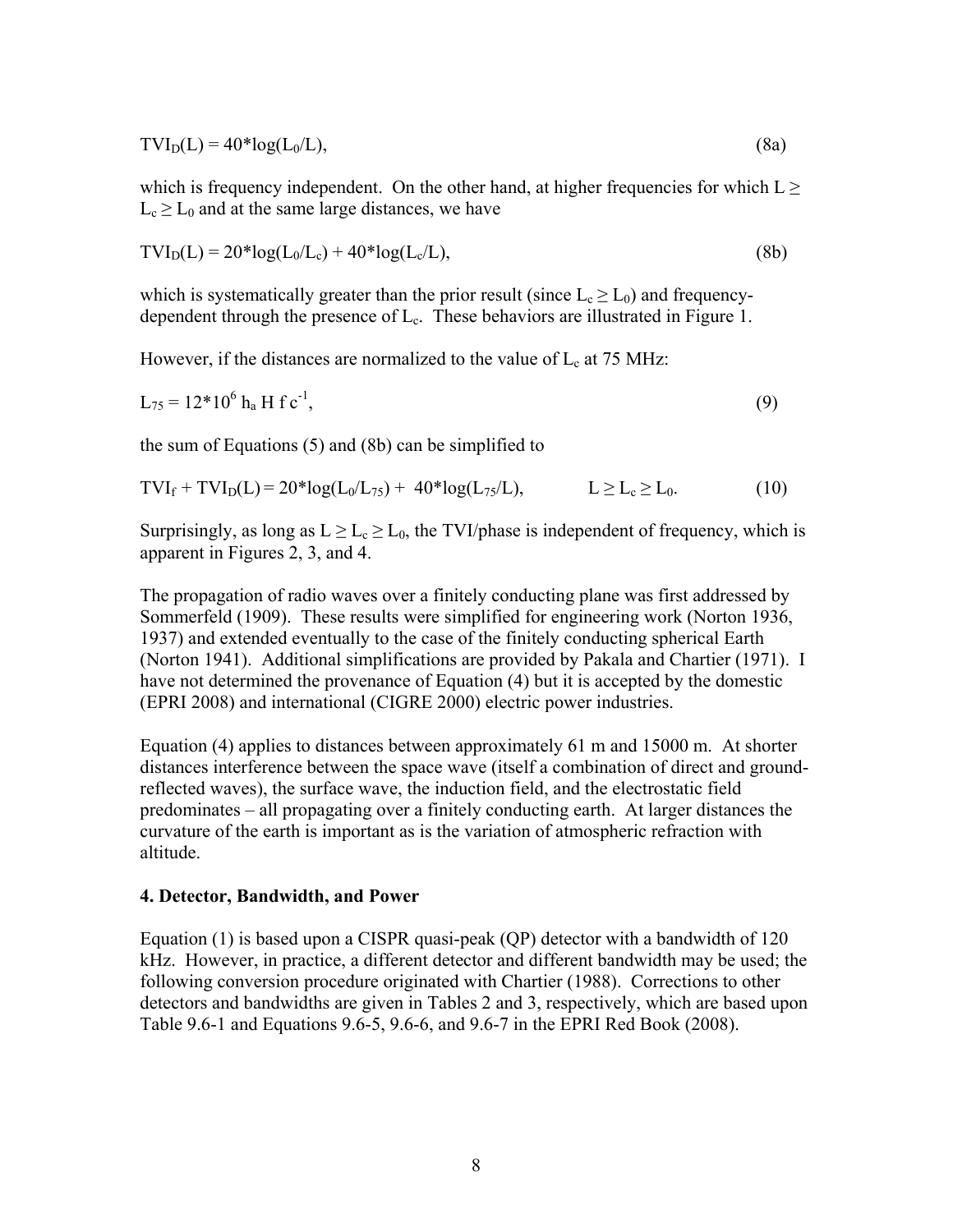TVI/phase in Equation (1) is an electric field whereas radio astronomers measure noise power. The steps in making the conversion from TVI  $(dB\mu V/m)$  to noise power  $P(dBW/m^2/Hz)$  are (1) Convert from dBμV to dBV  $\text{Correction} = -120 \text{ dB}.$  (11) (2) Convert from quasi-peak electric field to rms electric field  $\text{Correction} = -10 \text{ dB}.$  (12) (3) Convert from a bandwidth of 120 kHz to a bandwidth of 1 Hz Correction =  $10*log(1/120000)$  dB = -50.8 dB. (13) (4) Convert from rms electric field to noise power, which is done via  $P = E^2/Z$ .  $/Z,$  (14) where  $P = noise power (W/m<sup>2</sup>/Hz)$ ,  $E =$ rms noise voltage (V/m/Hz<sup>1/2</sup>),  $Z =$  impedance of free space (377  $\Omega$ ). Or  $10*log[P(W/m^2/Hz)] = 20*log[E(V/m/Hz^{1/2})] - 10*log(377),$  (15)

$$
P(dBW/m^2/Hz) = E(dBV/m/Hz^{1/2}) - 25.8 dB.
$$
 (16)

Finally,

$$
P(dBW/m2/Hz) = TVI(dB\mu V/m) - 206.6 dB.
$$
\n(17)

#### **Table 2. Corrections from QP to Other Detectors**

| <b>Detector</b> | Correction |
|-----------------|------------|
| Quasi-Peak      | $+0$ dB    |
| Peak            | $+5$ dB    |
| RMS.            | $-10$ dB   |

#### **Table 3. Bandwidth Corrections**

| <b>Detector</b> | Correction <sup>1</sup> ( $\Delta E_{\rm pk}$ ) |
|-----------------|-------------------------------------------------|
| Quasi-Peak      | $+0$ dB                                         |
| Peak            | 20 $log(BW/BW_0)$ dB                            |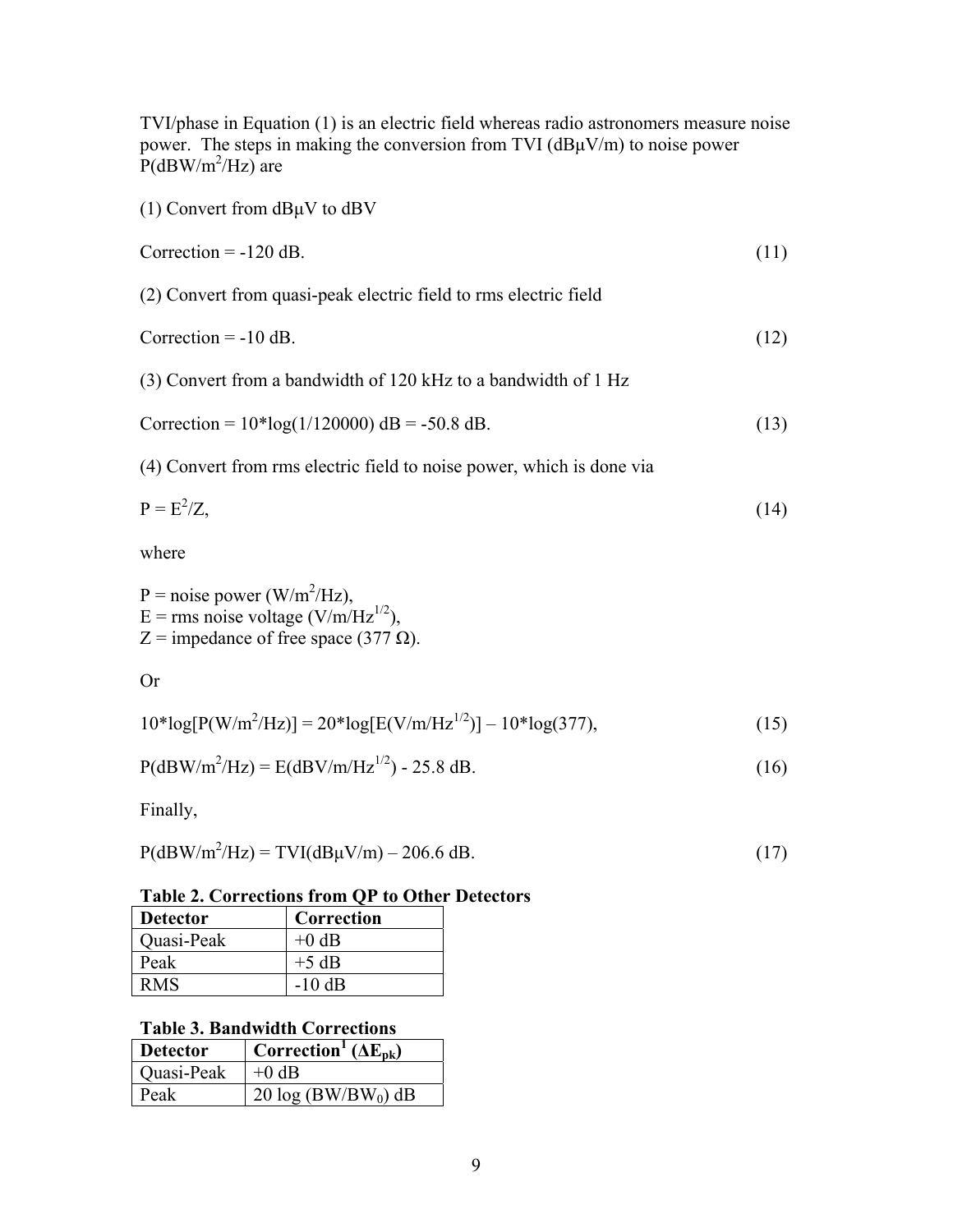| RMS                          | 10 $log(BW/BW_0)$ dB |  |  |
|------------------------------|----------------------|--|--|
| Average                      | 10 $log(BW/BW_0)$ dB |  |  |
| $1$ DII $U = 1$ $20$ $1$ -II |                      |  |  |

 ${}^{1}$ BW<sub>0</sub> = 120 kHz

#### **5. Operating Voltages**

Extra-high-voltage (EHV) transmission lines are labeled by voltages of 345 kV, 500 kV, 765 kV, 1100 kV, and even 2000 kV. But these voltages are only nominal. The actual operating voltages may be significantly higher; they are set by the individual utilities and will vary during the day as the nature of the load changes. There are, however, standards for the maximum voltages which manufacturers use to design and build the high-voltage equipment. The maximum extra-high voltages as established by the American National Standards Institute (ANSI C84.1-2006) are listed in Table 4; I found them listed in the IEEE Dictionary (IEEE 100).

| -                   |                    |                     |  |  |  |
|---------------------|--------------------|---------------------|--|--|--|
| <b>Nominal</b> (kV) | <b>Actual</b> (kV) | <b>Maximum (kV)</b> |  |  |  |
| 345                 | $\sim$ 350         | 362                 |  |  |  |
| 500                 | ~1.535             | 550                 |  |  |  |
| 765                 | $\cdots$           | 800                 |  |  |  |
|                     | $\cdots$           |                     |  |  |  |

**Table 4. Operating Voltages for EHV Transmission Lines1**

1 ANSI C84.1-2006

<sup>2</sup>Bonneville Power Administration

It should be noted that operating voltages are rms phase-to-phase while the voltages used to calculate voltage gradients are rms line-to-ground; the latter are thus a factor of  $3^{1/2}$ smaller than the former.

# **6. Weather**

The altitude dependence discussed above is a simple example of the effects of the environment on TVI. More generally, weather has significant, but highly variable, effects. For example, according to Chartier (2009), a typical plot of an all-weather RI distribution is the superposition of three distinct Gaussian distributions: (1) high values during mean rainy weather (i.e., conductors thoroughly wet), (2) low values during mean fair weather, and (3) a transition distribution between measurable rain and fair weather i.e., when the conductors are wet with dew, fog, light snow, and after rain - or in the presence of pollution caused by industry, farmers plowing their fields, etc.

The BPA method calculates the TVI level during mean rainy weather but in very heavy rain the TVI level may be even higher (Pakala and Chartier 1971; Chartier 2009).

| Tuble of Hujubelliche Tol Weither Contribution |            |
|------------------------------------------------|------------|
| <b>Weather Condition</b>                       | Adjustment |
| Heavy Rain                                     | $+5$ dB    |

**Table 5. Adjustment for Weather Conditions**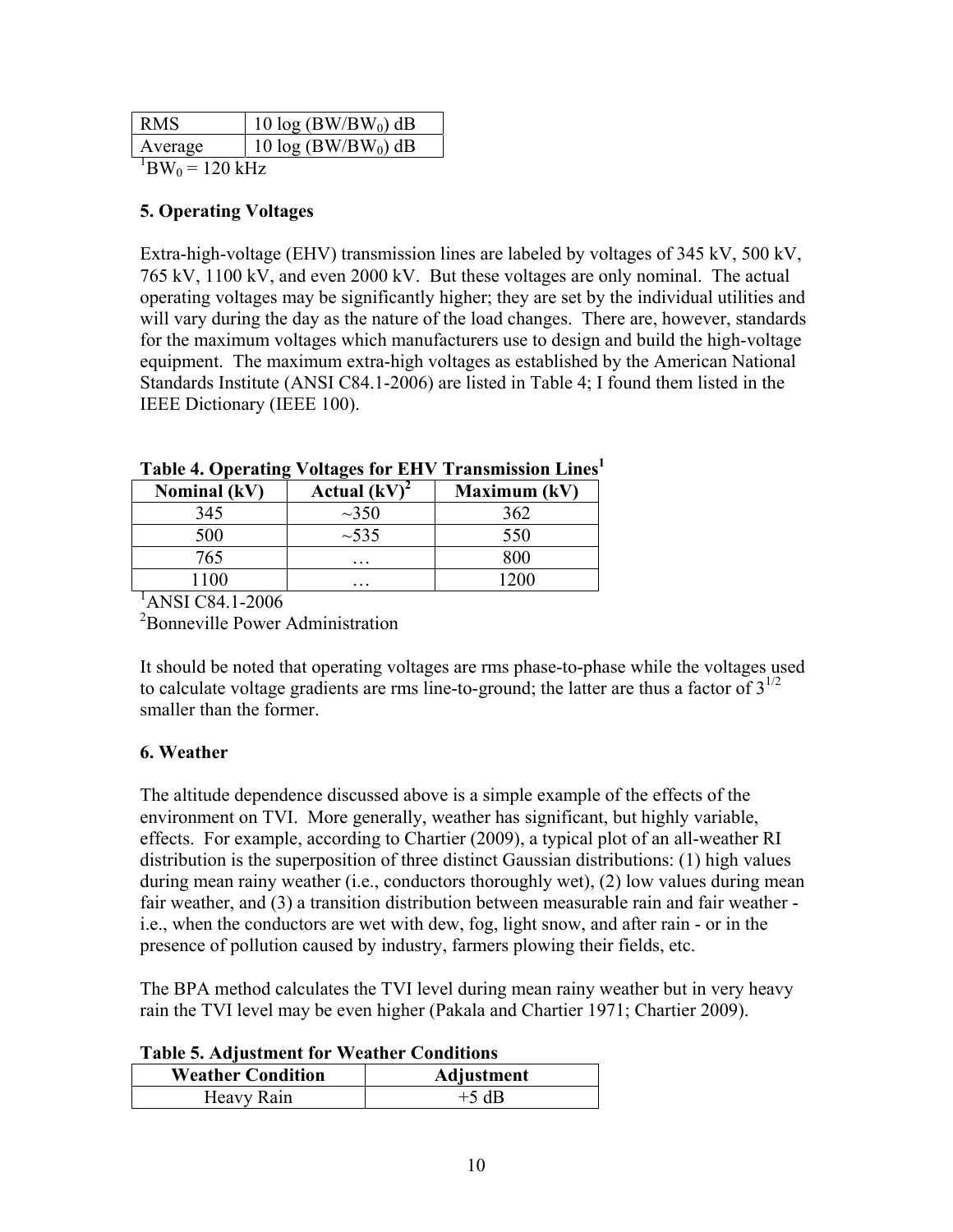| Mean Rainy Weather | 0 dB  |
|--------------------|-------|
| Mean Fair Weather  | 25 AR |

#### **7. Thresholds for Harmful Interference**

*In the United States, electromagnetic interference from power transmission systems is governed by the Federal Communications Commission (FCC) Rules and Regulations presently in existence (FCC, 1988). A power transmission system falls into the FCC category of "incidental radiation device," which is defined as "a device that radiates radio frequency energy during the course of its operation although the device is not intentionally designed to generate radio frequency energy." Such a device "shall be operated so that the radio frequency energy that is emitted does not cause harmful interference. In the event that harmful interference is caused, the operator of the device shall promptly take steps to eliminate the harmful interference." For purposes of these regulations, harmful interference is defined as: "any emission, radiation or induction which endangers the functioning of a radio navigation service or of other safety services or seriously degrades, obstructs or repeated interrupts a radio communication service operating in accordance with this chapter" [FCC 1988].* 

This statement is reproduced from the Final Environmental Impact Statement for the Klondike III/Biglow Canyon Wind Integration Project (BPA 2006).

The frequency range (10-88 MHz) of the LWA includes five allocations for radio astronomy; six other allocations are (or eventually may be) of interest to the VLA (Table 6).

| <b>Frequency Range</b>                | Description (U.S.)                               |
|---------------------------------------|--------------------------------------------------|
| 13360-13410 kHz                       | Primary                                          |
| 25550-25670 kHz                       | Primary                                          |
| 37.5-38.0 MHz                         | Secondary, Land Mobile Primary                   |
| 38.0-38.25 MHz                        | Primary, Shared with Fixed and Mobile            |
| 73.0-74.6 MHz                         | Primary                                          |
| 150.05-153.0 MHz                      | Fixed, Mobile, and Land Mobile Primary           |
| 322.0-328.6 MHz                       | Footnote, Fixed and Mobile Primary               |
| 406.1-410.0 MHz                       | Primary, Shared with Fixed and Mobile            |
| 608.0-614.0 MHz                       | Primary, Shared with Land Mobile                 |
| 1400.0-1427.0 MHz                     | Primary, Shared with Earth-Exploration Satellite |
|                                       | (passive) and Space Research (passive)           |
| *Radio Astronomy Primary Outside U.S. |                                                  |

**Table 6. Low-Frequency Allocations for Radio Astronomy** 

Twenty-five years ago it was recognized that synthesis-imaging arrays were intrinsically less sensitive to radio-frequency interference (RFI) than single radio telescopes that operate in total-power mode. In the case of a connected-element array fringe-frequency averaging and broadband decorrelation (Thompson 1982) may reduce the sensitivity to RFI significantly [see Figure 15.2 in Thompson, Moran, and Swenson (2001)]. In the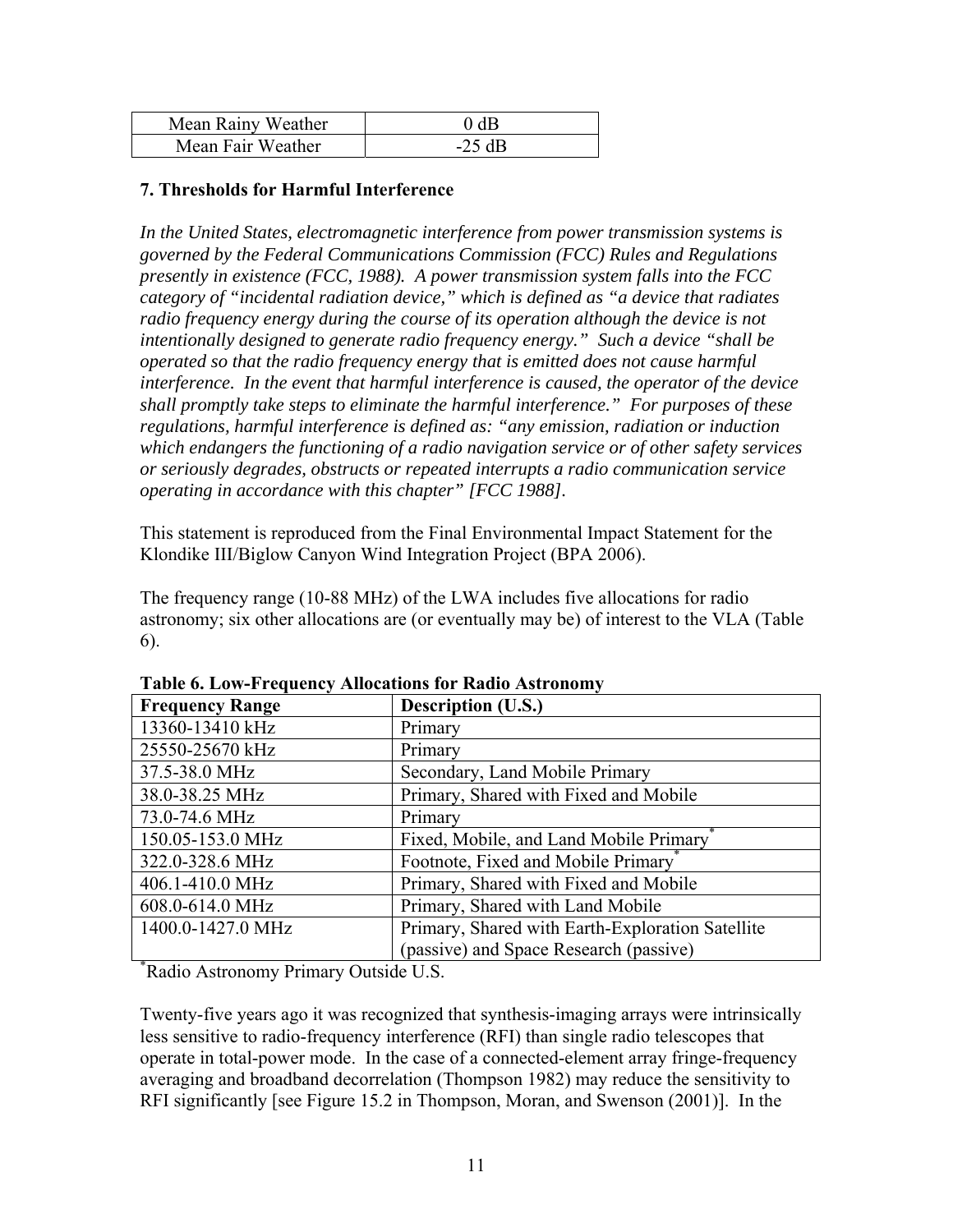case of the VLA, in particular, these effects reduce its sensitivity to RFI by 15 dB, 19 dB, and 22 dB at 73.8 MHz, 325 MHz, and 1413.5 MHz, respectively (Crane 1985).

However, what may be overlooked is that radio-astronomical arrays – such as the LWA – today and in the future need not be used exclusively for synthesis imaging. Indeed, one need only look at the science proposed for the first station of the LWA (LWA-1) to understand how erroneous that view is – pulsar spectra, "giant" pulses, scintillation and scattering effects; all-sky monitoring for transient events; low-frequency radio recombination lines; ionospheric-transparency events; ionospheric scintillation; frequency structure of solar and Jovian radio bursts; interplanetary scintillation. And, because multiple, independently tuned and pointed beams will be provided, both interferometric and total-power observations likely will occur simultaneously.

Consequently, the appropriate protection criteria for the LWA are those recommended by the International Telecommunications Union (ITU) for a radio telescope operating in total-power mode in "ITU-R Recommendation RA.769-2: Protection Criteria for Radioastronomical Measurements" (ITU 2003): The harmful interference level is that level of interference which equals 0.1 of the rms noise level which sets the fundamental limit of the data. The corresponding spectral power flux density,  $\Delta S_H$  $(Wm^{-2}Hz^{-1})$ , is given by

$$
\Delta S_H = 0.4\pi f^2 k T_S (Bt)^{-1/2} (c^2 G_s)^{-1},\tag{18}
$$

where f is the observing frequency; k, Boltzman's constant;  $T_s$ , the system temperature; B, the observing bandwidth; c, the speed of light;  $G_s$ , the gain, with respect to an isotropic antenna  $(\lambda^2/4\pi)$ , of the antenna in the direction of the arrival of the interfering signal; and t, the total integration time. RA.769-2 adopts a total integration time of 2000 seconds, which is intermediate between short observations of time-varying phenomena and deep spectral-line observations. An antenna gain  $G<sub>s</sub>$  of 0 dBi is adopted as a compromise between the high gain of the main beam and the low gain of the distant sidelobes. The system temperature,  $T_s$ , is the sum of the antenna noise temperature,  $T_A$ , and the receiver noise temperature,  $T_R$ , or

$$
T_S = T_A + T_R. \tag{19}
$$

The Galactic background dominates the antenna temperatures at low frequencies; RA.769-2 uses the minimum temperatures observed at the North Galactic Pole in its calculations. The minimum temperature for 37.875 MHz was provided by Emil Polisensky (2009) using his program LFmap (Polisensky 2007).

| <b>Center Frequency</b><br>(MHz) | Assumed<br><b>Bandwidth</b><br>Лf | Minimum Antenna<br><b>Noise Temperature</b> | <b>Receiver Noise</b><br>Temperature<br>$\mathbf{T}_{\mathbf{R}}$ | Spectral pfd<br>$\Delta S_{\rm H}$<br>$(dB(Wm^{-2}Hz^{-1}))$ |
|----------------------------------|-----------------------------------|---------------------------------------------|-------------------------------------------------------------------|--------------------------------------------------------------|
|                                  | (MHz)                             | K)                                          | (K)                                                               |                                                              |
| 13.385                           | 0.05                              | 50000                                       | ы                                                                 | $-248$                                                       |
| 25.610                           | 112                               | 15000                                       | bU                                                                | $-249$                                                       |
| 37.875                           |                                   |                                             | Ы.                                                                | -255                                                         |

**Table 7. Threshold Levels of Harmful Interference (RA.769-2)**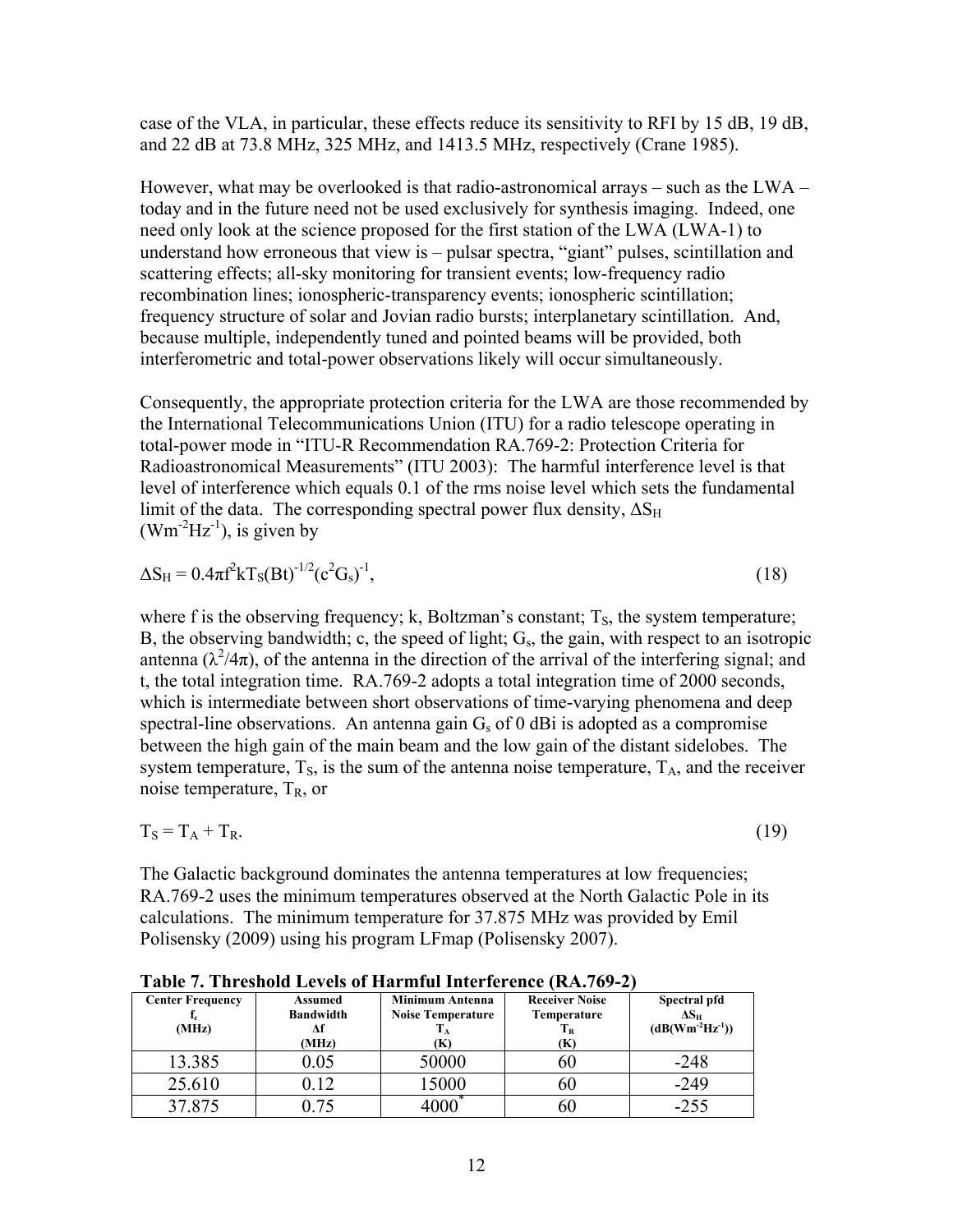| 73.8                          | 1.0  | 750 | 60 | $-258$ |
|-------------------------------|------|-----|----|--------|
| 151.525                       | 2.95 | 150 | 60 | $-259$ |
| 325.3                         | 6.6  |     | 60 | $-258$ |
| 408.05                        | 3.9  |     | 60 | $-255$ |
| 611.0                         | 6.0  |     | 60 | $-253$ |
| 1413.5                        | 27.0 |     |    | $-255$ |
| $n_{\text{olisomolay}}(2000)$ |      |     |    |        |

Polisensky (2009)

The thresholds of harmful interference derived in RA.769-2 are summarized in Table 7.  $\Delta S_H$  is fairly constant between 13.385 MHz and 1413.5 MHz but at higher frequencies the  $f^2$  dependence dominates and  $\Delta S_H$  decreases rapidly.

# **8. Minimum Separation Distances**

As described in Section 5, there are several standard (nominal) operating voltages for EHV transmission lines: 345 kV, 500 kV, 765 kV, and 1100 kV. The El Paso Electric transmission line is 345 kV. The High Plains Express and SunZia projects are planning for 500-kV transmission lines, possibly even double-circuit 500-kV transmission lines. 765-kV transmission lines are not uncommon in the United States and the line configuration (No. 6) analyzed by the IEEE Corona and Field Effects Subcommittee (1979) has the highest conductor surface voltage gradients of those analyzed, so using it will provide a *conservative* estimate for the minimum separation distances. The values of the voltage gradients, however, need to be scaled to the maximum operating voltage of 800 kV.

Since we have converted from quasi-peak electric field to rms electric field to noise power, it is necessary to sum the contributions from the three phases. A final conservative assumption is that conditions of heavy rain apply. The various assumptions that will form the basis for the calculations of minimum separation distances are listed in Table 8. The distances will be calculated for the LWA and the VLA; Table 8 includes appropriate heights for the LWA and VLA antennas and altitudes for the continental divide at Pie Town (a possible LWA site) and the VLA site on the Plains of San Augustin.

# **Table 8. Assumptions for Calculation of Minimum Separation Distances**

Line Configuration No. 6 Three phases No ground wires Conductor surface voltage gradients 21.07 kV/cm (Center Phase) and 19.38 kV/cm (Outer Phase) for operating voltage of 765 kV Scale from 765 kV to operating voltages of 800 kV and 510 kV Antenna heights of 1.5 m (LWA) and 25 m (VLA) Altitudes of 7796 ft (LWA) and 7000 ft (VLA) Heavy rain  $(+5$  dB) Total noise power  $\Rightarrow$  Sum contributions from three phases Total-power observations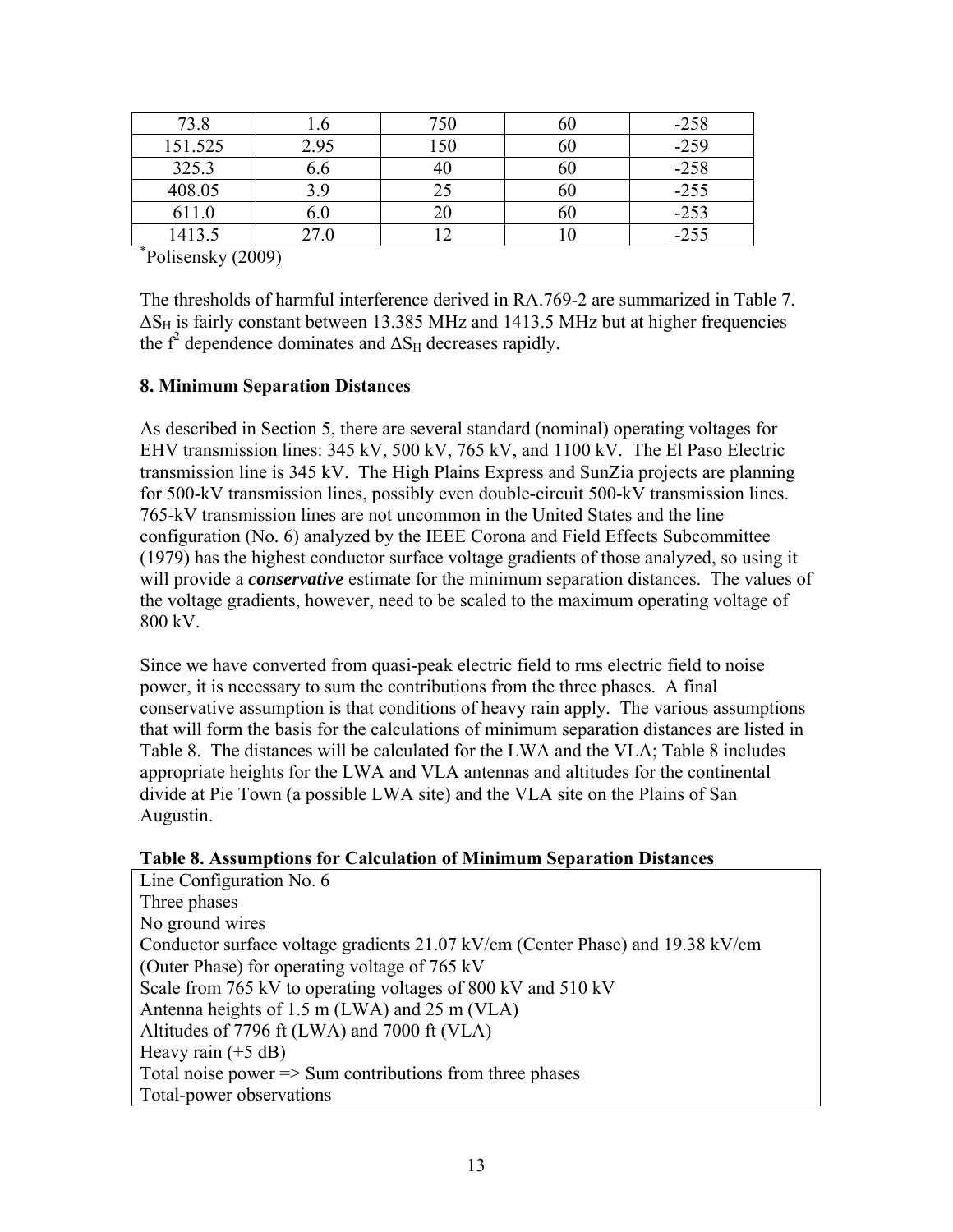#### Threshold levels of harmful interference from Table 7

The minimum separation distances (Figure 2 and Table 9) derived for a transmission line with an operating voltage of 800 kV and the LWA are exactly compatible with the separation distance of 10 miles (16.09 km) that has been discussed with the New Mexico Renewable Energy Transmission Authority (NMRETA). However, given that the conductor surface voltage gradient is more fundamental than the operating voltage, it is more appropriate to say: **For a single circuit, as long as the conductor surface voltage gradients are less than about 22 kV/cm, 10 miles or more is a sufficient separation distance from the LWA.**

On the other hand, the derived minimum separation distances at the six radio-astronomy allocations of interest to the VLA are considerably greater than 10 miles (Figure 3 and Table 9). The reason is that the changeover distances for the transition from near-field to far-field behavior are much greater than for the LWA because of the greater height of the antenna and the shorter wavelengths. Decreasing the operating voltage to 510 kV, however, provides minimum separation distances that are exactly compatible with a separation distance of 10 miles (Figure 4 and Table 9). **Therefore, subject to the caveat about operating voltages and conductor surface voltage gradients and for a single circuit, as long as the conductor surface voltage gradients are less than about 14 kV/cm, 10 miles or more is a sufficient separation distance from the VLA.**

| <b>Center Frequency</b> | <b>Distance</b>   | Distance <sup>1</sup> | Distance <sup>2</sup>   |
|-------------------------|-------------------|-----------------------|-------------------------|
| $f_c$                   | (LWA)             | (VLA)                 | (VLA)                   |
| (MHz)                   | (km)              | (km)                  | (km)                    |
| 13.385                  | 16.15             | $\ddotsc$             | $\cdot\cdot\cdot$       |
| 25.610                  | 12.37             | $\ddotsc$             | $\cdots$                |
| 37.875                  | 14.37             | $\ddotsc$             | $\cdot$ $\cdot$ $\cdot$ |
| 73.8                    | 15.05             | 58.64                 | 15.19                   |
| 151.525                 | $\cdot\cdot\cdot$ | 64.12                 | 16.09                   |
| 325.3                   | $\cdot\cdot\cdot$ | 58.64                 | 15.19                   |
| 408.05                  | $\ddotsc$         | 48.34                 | 12.78                   |
| 611.0                   | $\cdot\cdot\cdot$ | 43.97                 | 10.19                   |
| 1413.5                  | $\cdot\cdot\cdot$ | 49.34                 | 5.55                    |

#### **Table 9. Minimum Separation Distances**

 $1800 \text{ kV}$ : 22.03 kV/cm (C.P.) and 20.27 kV/cm (O.P)

 $^{2}$ 510 kV: 14.05 kV/cm (C.P.) and 12.92 kV/cm (O.P)

It is important to remember that the values of the conductor surface voltage gradients are essentially a design feature of a transmission line. The values are largely determined by the operating voltage and by the design of the subconductor bundle. Using subconductors with larger radii and bundles including more subconductors both reduce the value of the voltage gradient. On the other hand, as discussed in Section 3.2, the term TVIS(d) increases as the subconductor diameter increases, offsetting in part the effect of decreasing the voltage gradient.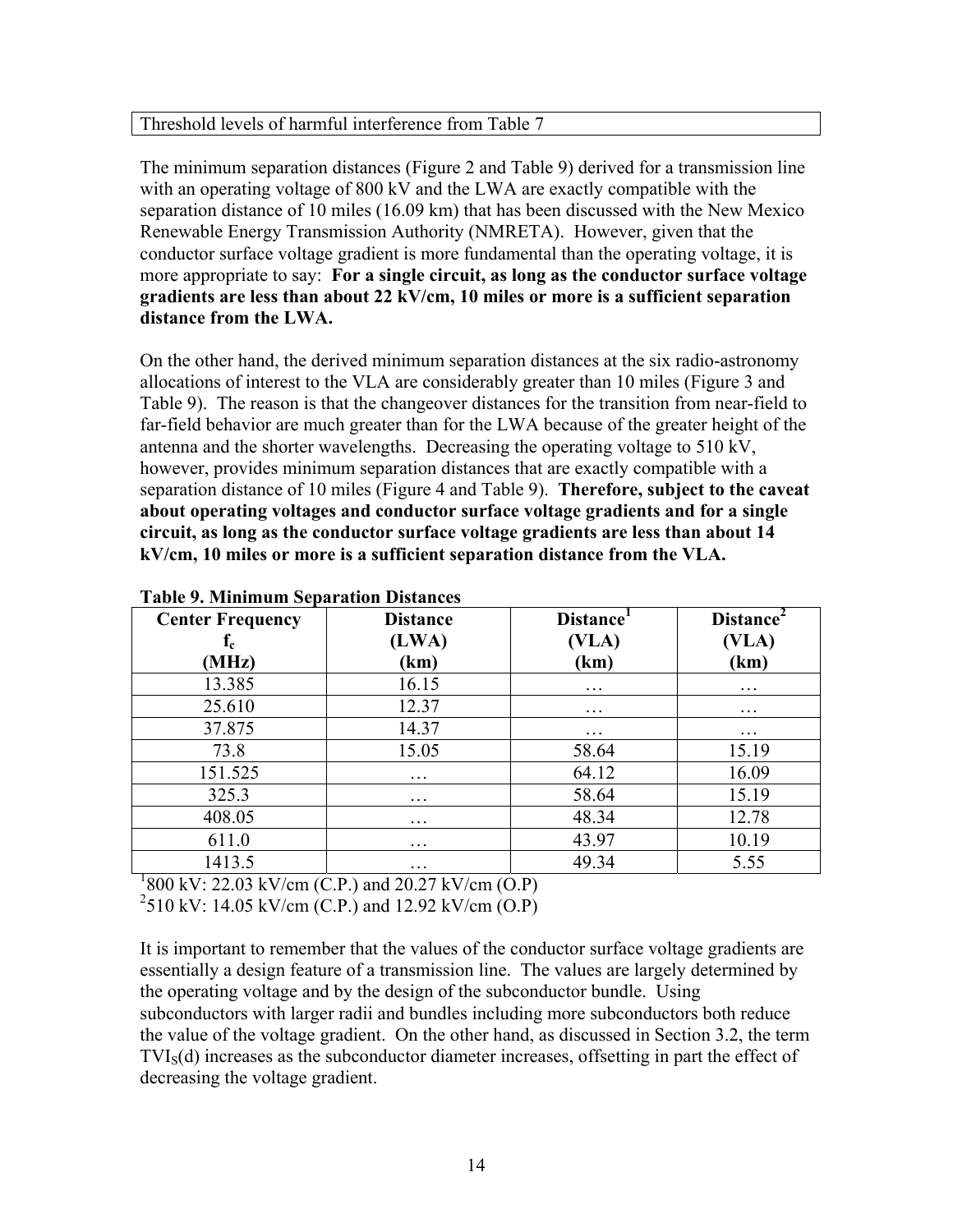The preparation of this report is very timely because on 29 May 2009 the Bureau of Land Management announced that it was initiating the process to prepare the Environmental Impact Statement for the SunZia Southwest Transmission Project which is proposed to run from Bingham, NM (near Socorro) to Tucson, AZ by way of San Antonio, NM and Deming, NM. The proposed and alternate routes pass near several possible LWA sites: SA, CU, EN, HN, AK, and NM. The proposed line configuration includes two 500-kV transmission lines. Consequently, the noise power from six phases (and grounds, potentially) must be summed, and possibly a larger minimum separation distance will be necessary.

**For us to evaluate a proposal for EHV transmission line, we shall require the complete set of physical parameters for the transmission line(s): maximum operating voltages; horizontal and vertical offsets; numbers, diameters, and separations of subconductors; numbers and diameters of grounds; conductor sag; number and separation of circuits; and altitudes.** This information will allow us to evaluate the potential for radio-frequency interference using the BPA method (USDOE/Bonneville Power Administration, undated).

# **9. Acknowledgements**

I wish to thank Vernon L. Chartier for his invaluable assistance in the preparation of this memorandum.

Basic research in radio astronomy at the Naval Research Laboratory is supported by the Office of Naval Research.

#### **10. References**

Accredited Standards Committee on Preferred Voltage Ratings for AC Systems and Equipment, C84, 2006, **ANSI C84.1-2006: American National Standard for Electric Power Systems and Equipment – Voltage Ratings (60 Hertz)**, National Electrical Manufacturers Association, Roslyn, Virginia.

BPA, 2006, **Final Environmental Statement: Klondike III/Biglow Canyon Wind Integration Project, Appendix C: Electrical Effects**, Bonneville Power Administration, Portland, Oregon

([http://www.efw.bpa.gov/environmental\\_services/Document\\_Library/Klondike/Appendi](http://www.efw.bpa.gov/environmental_services/Document_Library/Klondike/AppendixC.pdf/)  $xC.pdf$ .

Chartier, V. L., 1983, "Empirical Expressions for Calculating High Voltage Transmission Corona Phenomena," Proceedings of First annual Seminar, Technical Career Program for Professional Engineers, April 1983, pp. 75-82.

Chartier, V. L., 1984, "Evaluation of Electromagnetic Interference from El Paso Electric Red Hill to Deming 345-kV Line on the Very Large Array Radio Telescope," Bonneville Power Administration, Laboratory Report ER-84-18.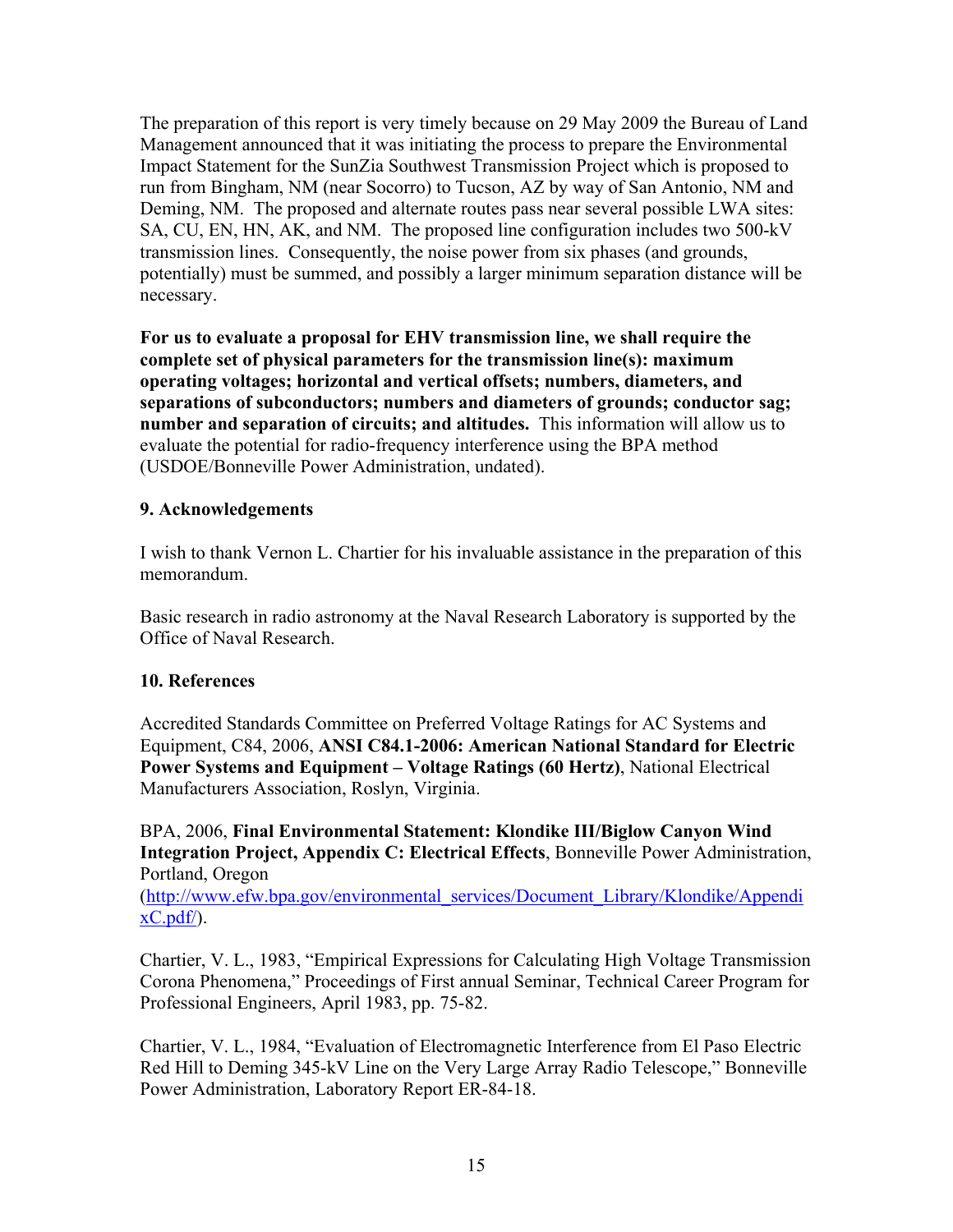Chartier, V. L., 1988, "Comprehensive Empirical Formulas for Predicting EMI from Overhead Power Line Corona," Proceedings of the 1988 U.S.-Japan Seminar on Electromagnetic Interferences in Highly Advanced Social Systems (Modeling, Characterization, Evaluation and Protection), August 1-4, 1988, Honolulu, Hawaii, pp. 5- 1 to 5-11.

Chartier, V. L., 2009, private communication.

Chartier, V. L., Lee, L. Y., Dickson, L. D., and Martin, K. E., 1987, "Effect of High Altitude on High Voltage AC Transmission Line Corona Phenomena," *IEEE Transactions on Power Delivery* **2** (1), 225-236.

CIGRE, 1996, **Addendum to CIGRE Document No, 20 (1974), Interferences Produced by Corona Effect of Electric Systems – Description of Phenomena and Practical Guide for Calculation**, International Council on Large Electric Systems, Paris, France.

Crane, P. C., 1985, "The Responses of the Very Large Array and the Very Long Baseline Array to Interfering Signals," VLA Scientific Memorandum No, 156.

EPRI, 2008, **EPRI AC Transmission Line Reference Book – 200 kV and Above, Third Edition**, Electric Power Research Institute, Palo Alto, California.

FCC, 1988, **Federal Communications Rules and Regulations, 10-1-88 Edition, Volume II, Part 15, 47 CFR, Chapter 1**, Federal Communications Commission, Washington, D.C.

Hubbell Power Systems, Inc., 2004, **What Is Corona?**, Bulletin EU1234-H, Hubbell Power Systems, Inc., Centralia, Missouri ([http://www.hubbellpowersystems.com/powertest/literature\\_library/pdfs4lib/OB/EU1234](http://www.hubbellpowersystems.com/powertest/literature_library/pdfs4lib/OB/EU1234-H.pdf)  $-H.pdf$ ).

IEEE Corona and Field Effects Subcommittee, 1979, "A Survey of Methods for Calculating Transmission Line Conductor surface Voltage Gradients," *IEEE Transactions on Power Apparatus and Systems* **PAS-98** (6), 1996-2014.

IEEE Corona and Field Effects Subcommittee, 1991, **IEEE Std 539-1990: IEEE Standard Definitions of Terms Relating to Corona and Field Effects of Overhead Power Lines**, The Institute of Electrical and Electronics Engineers, Inc., New York, New York.

IEEE Standards Project Editors, 2000, **The Authoritative Dictionary of IEEE Standards Terms (IEEE 100), Seventh Edition**, IEEE Standards Information Network (SIN)/IEEE Press, Piscataway, New Jersey, p. 1261.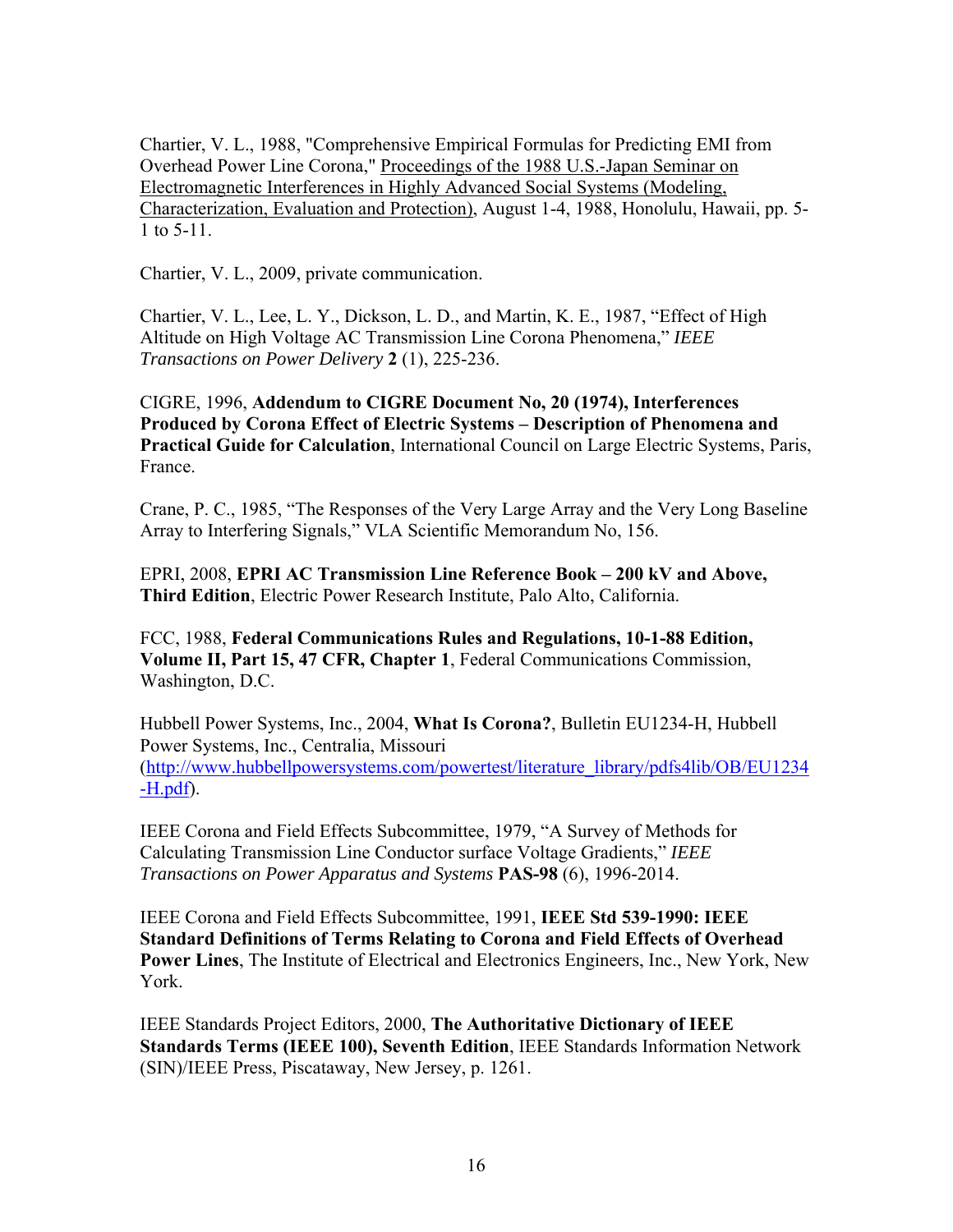Indulkar, C. S., 2004, "Sensitivity Analysis of Corona and Radio Noise in EHV Transmission Lines," *Journal IE(I)-EL* **84**(4), 197-200.

ITU, 2003, "ITU-R Recommendation RA.769-2: Protection Criteria for Radioastronomical Measurements," **ITU-R Recommndations, RA Series**, International Telecommunications Union, Geneva.

Morris, R. M., and Maruvada, P. S., 1976, "Conductor Surface Voltage Gradients on Bipolar HV dc Transmission Lines," *IEEE Transactions on Power Apparatus and Systems* **PAS-95** (6), 1934-1945.

Norton, K. A., 1936, "Propagation of Radio Waves Over the Surface of the Earth and in the Upper Atmosphere, Part I," *Proc. IRE* **24**, 1367-1387.

Norton, K. A., 1937, "Propagation of Radio Waves Over the Surface of the Earth and in the Upper Atmosphere, Part II," *Proc. IRE* **25**, 1203-1236.

Norton, K. A., 1941, "The Calculation of Ground-Wave Field Intensity Over a Finitely Conducting Spherical Earth," *Proc. IRE* **29**, 623-639.

Olsen, R. G., Schennum, S. D., and Chartier, V. L., 1992, "Comparison of Several Methods for Calculating Power Line Electromagnetic Interference Levels and Calibration with Long Term Data," *IEEE Transactions on Power Delivery* **7** (2), 903-913.

Pakala, W. E., and Chartier, V. L., 1971, "Radio Noise Measurements on Overhead Power Lines from 2.4 to 800 kV," *IEEE Transactions on Power Apparatus and Systems* **PAS-90** (3), 1155-1165.

Pakala, W. E., and Taylor, E. R., 1968, "A Method for Analysis of Radio Noise on High-Voltage Transmission Lines," *IEEE Transactions on Power Apparatus and Systems* **PAS-87** (2), 334-345.

Polisensky, E., 2007, "[LFmap: A Low Frequency Sky Map Generating Program](http://www.ece.vt.edu/swe/lwa/memo/lwa0111.pdf)," Long Wavelength Array (LWA) Memorandum No. 111.

Polisensky, E., 2009, private communication.

Sommerfeld, A., 1909, "The Propagation of Waves in Wireless Telegraphy," *Ann. Phys.* **28**, 665-736.

Thompson, A. R., 1982, "The Response of a Radio-Astronomy Synthesis Array to Interfering Signals," *IEEE Transactions on Antennas and Propagation* **AP-30**, 450-456.

Thompson, A. R., Moran, J. M., and Swenson, G. W., 2001, **Interferometry and Synthesis in Radio Astronomy, Second Edition**, Wiley-Interscience, New York.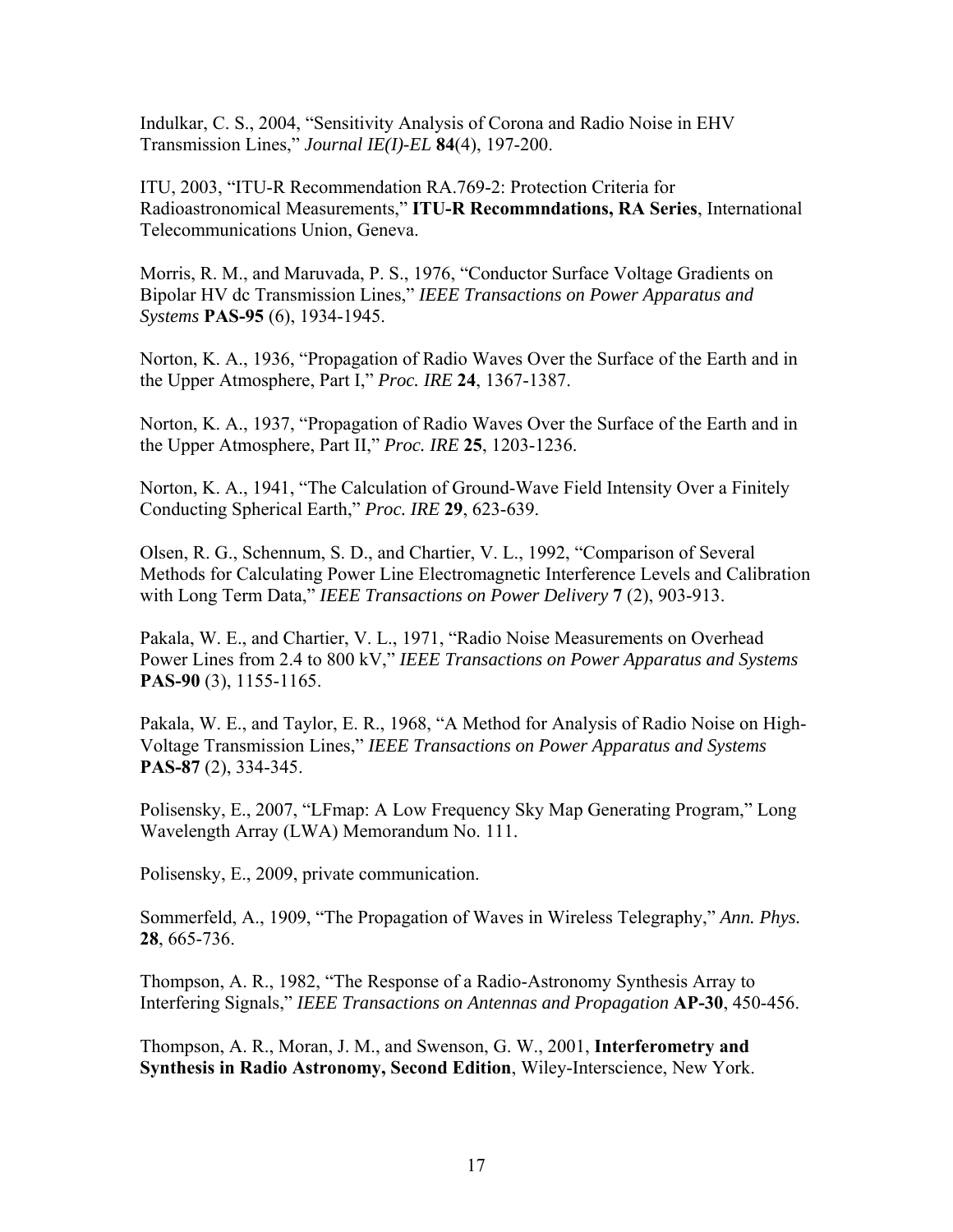USDOE, Bonneville Power Administration, undated, "Corona and Field Effects" Computer Program (Public Domain Software), Bonneville Power Administration, Post Office Box 491-ELE, Vancouver, WA 98666.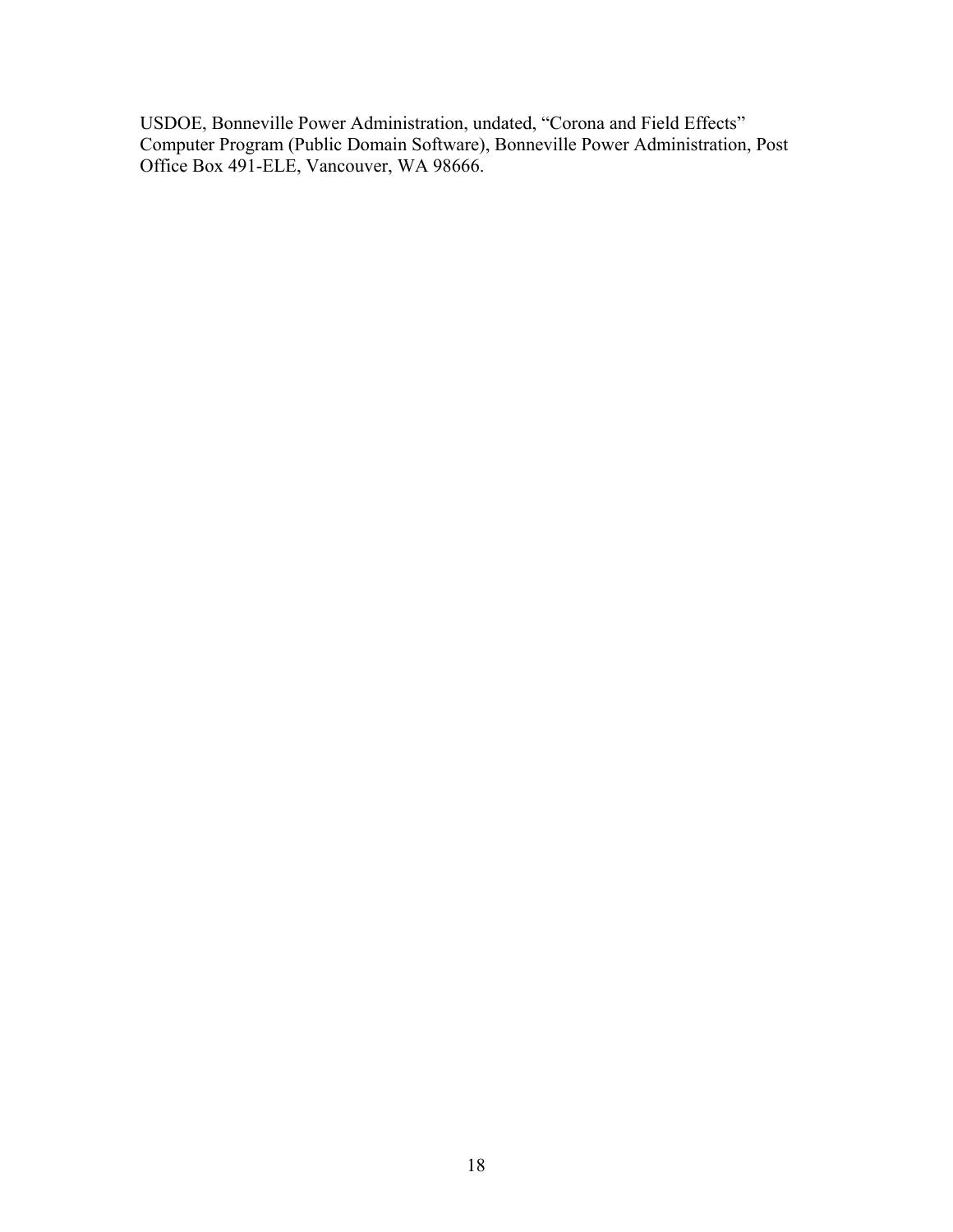#### **Appendix A. High-Voltage Direct-Current (HVDC) Transmission Lines**

High-voltage direct-current (HVDC) transmission lines are not common in the United States. But 500-kV transmission lines of this type are under consideration for the SunZia Southwest Transmission Project. The following discussion is included for the sake of completeness.

According to CIGRE (1996),

*Positive pulsative corona is the dominant source of* [RFI] *on direct-current (DC) transmission lines because the current pulses induced by corona discharges on the positive conductor have much higher amplitudes than those on the negative polarity conductor...Experimental studies have shown that DC lines produce very little* [RFI] *above 30 MHz.* 

*…contrary to the case of AC lines, the RI* [radio interference] *level of a bipolar DC line decreases in rain or wet snow.* 

The BPA calculation for RI/(positive phase) for a CISPR quasi-peak detector from corona discharge from a high-voltage direct-current (HVDC) transmission line is given by Equation 7.4 of CIGRE (1996), for frequencies  $f \leq 30$  MHz:

$$
RI/(positive phase) = 51.7 + RIV(E) + RIS(d) + RIf + RIA + RID(L),
$$
\n(A.1)

where

- $RI/(positive)$  phase) = electric field  $(dBuV/m)$ , measured during mean fair weather, with 550-ms discharge time constant, and 6-dB bandwidth of 120 kHz, for a single phase,
- $E =$  conductor surface voltage gradient (kV/cm),

 $d =$  subconductor diameter (cm),

 $f = frequency (MHz)$ ,

 $A =$  altitude above sea level (km),

 $L =$  distance between antenna and positive phase (m).

However, by adjusting the constants inside the logarithmic terms, it is possible to rewrite Equation (A.1) in terms familiar from the discussion of TVI in Section 3:

$$
RI/(positive phase) = 8.1 + 0.717*TVIV(E) + TVIS(d) + RIf + TVIA + RID(L).
$$
 (A.2)

Superficially this resembles Equation (1) for TVI from EHV transmission lines, including the value of the initial constant.

# **A.1. Conductor Surface Voltage Gradient**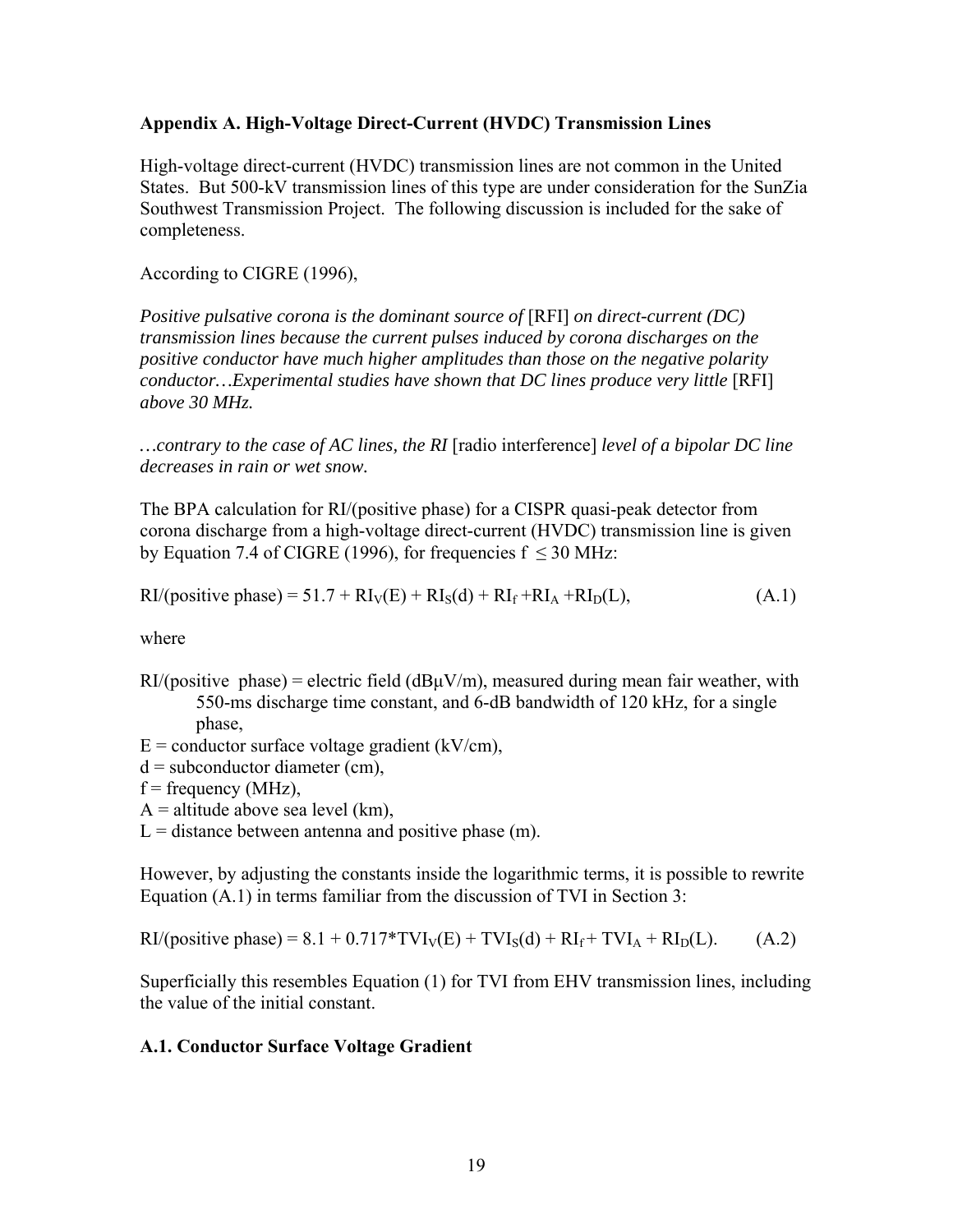The factor of 0.717 (86/120) multiplying  $TVI_V(E)$  indicates that the dependence on the conductor surface voltage gradient of RI from HVDC transmission lines is weaker than that of TVI from EHV transmission lines. For example, doubling the values of the conductor surface voltage gradient increases the contributions to RI and TVI by factors of 25.8 dB and 36 dB, respectively. On the other hand, for the largest values in Table 1 of conductor surface voltage gradient for HVDC and EHV transmission lines, the contributions of these terms to RI and TVI, 8.5 dB and 13.4 dB, respectively, differ by only a few dB.

# **A.2. Frequency Dependence**

$$
RI_f = 10^*[1 - \log^2(10^*f)],
$$
\n(A.3)

where

 $f = frequency (MHz)$ .

At low frequencies of interest to the LWA (13.385 and 25.610 MHz), the contributions from this term are -35 and -48.0 dB, respectively, which correspond to the values of 15 and 9.3 dB calculated for TVI. The large numerical differences arise because the reference frequency for RI is  $0.5$  MHz or 1.0 MHz and that for TVI is 75 MHz. RI $_f$  is zero at 0.1 MHz and TVI $_f$  is zero at 75 MHz.

# **A.3. Lateral Attenuation**

$$
RI_D(L) = 40 * log(L_0/L), \qquad (A.4)
$$

where

 $L =$  lateral distance between positive phase and antenna  $(m)$  $L_0$  = 61 m (200 ft), reference lateral distance

This is the same result as the far-field limit of  $TVI_D(L)$  given in Equation (8a).

# **A.4. Detector, Bandwidth and Power**

Equations (A.1) and (A.2) are based upon a CISPR quasi-peak (QP) detector with a bandwidth of 120 kHz. As discussed above in Section 4, in practice, a different detector and different bandwidth may be used. The conversion from electric field to noise power is the same:

 $P(dBW/m^2/Hz) = RI(dB\mu V/m) - 206.6 dB.$  (A.5)

# **A.5. Weather**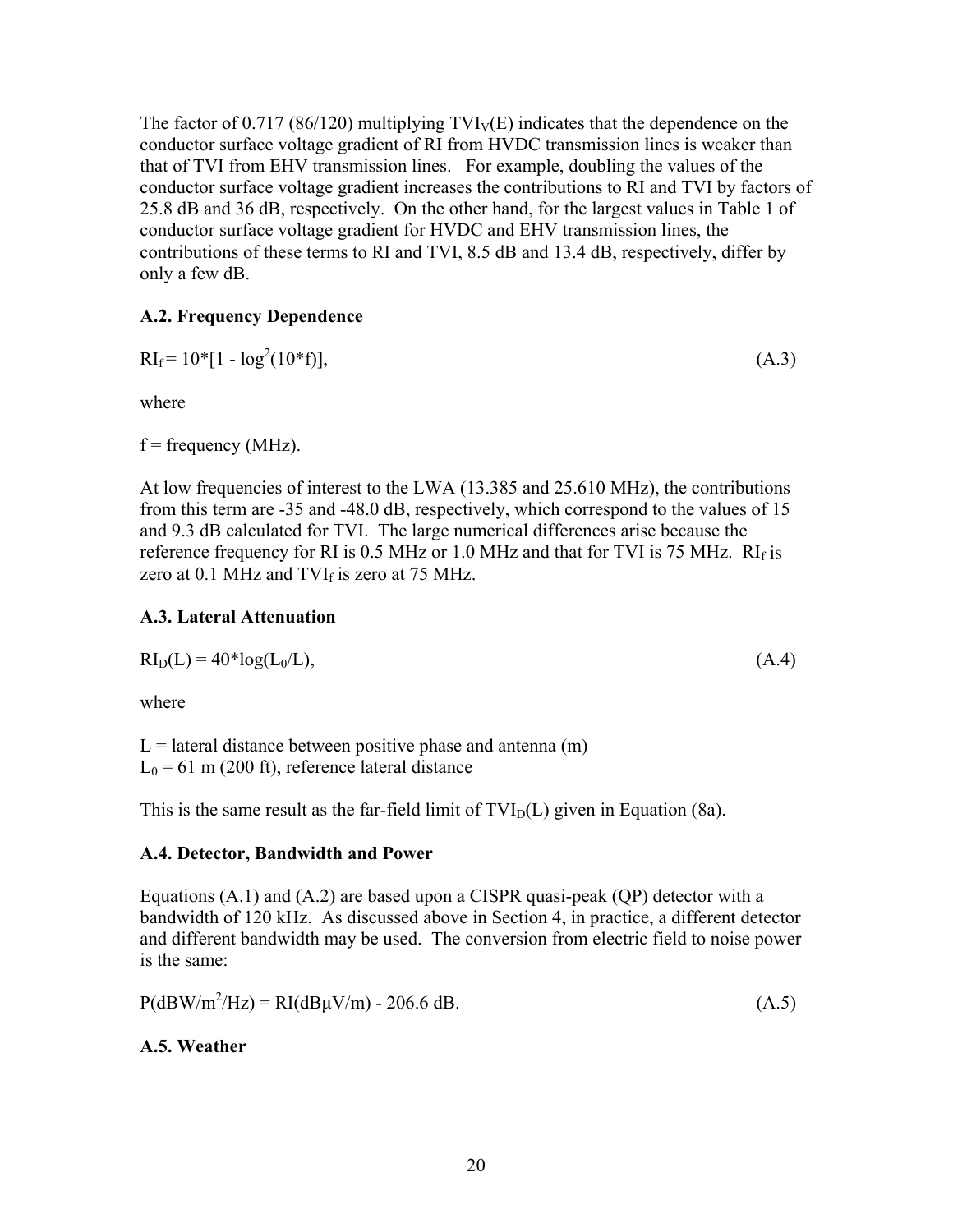As noted in Section 6, Equation (1) calculates the TVI level during conditions during mean rainy weather. To adjust the result to the same conditions of mean fair weather that apply to Equations  $(A.1)$  and  $(A.2)$ , the result for TVI must be adjusted downward by  $-25$ dB (Table 5).

# **A.6. Summary**

As noted above, Equations (1) and (A.2) superficially resemble each other, including the values of the numerical constant. But the introductory comments suggest that the RI and TVI generated by HVDC transmission lines are significantly less than those generated by EHV transmission lines. The primary difference in value between the calculations of RI from HVDC transmission lines and TVI from EHV transmission lines is introduced by the frequency corrections. For frequencies of interest to the LWA below 30 MHz, on average the difference between Equation (5) and Equation (A.3) is about -50 dB. This is only partially compensated by the 25-dB adjustment of Equation (1) to mean fair weather. The contribution of the conductor surface voltage gradient is perhaps 5 db smaller for RI from HVDC transmission lines. Overall it appears that RI from HVDC transmission lines is about 30 dB less than TVI from EHV transmission lines at frequencies below 30 MHz; it is realistic to assume that a similar factor applies to TVI at higher frequencies from HVDC transmission lines relative to that from EHV transmission lines.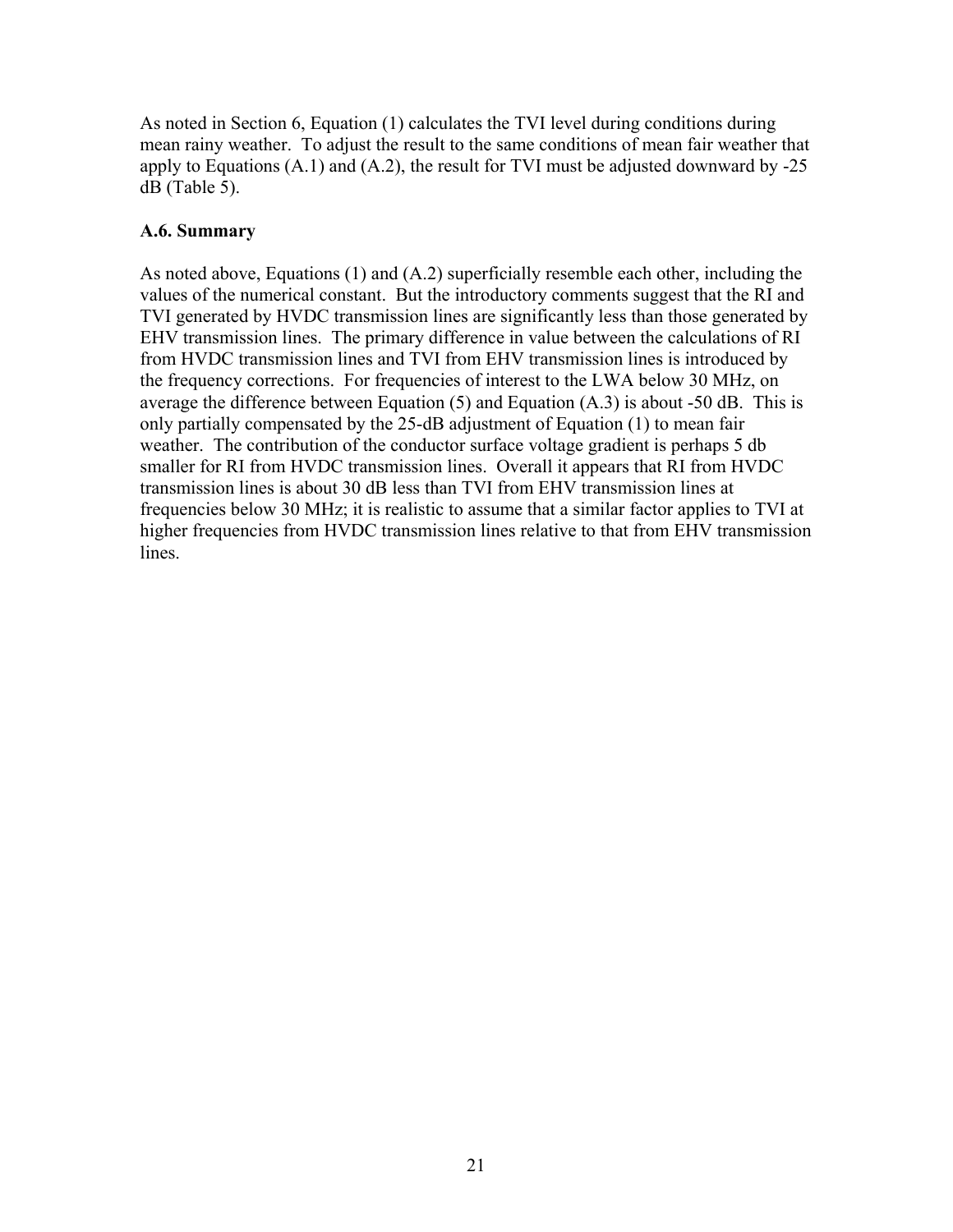#### **Appendix B. IDL Subroutines for Conductor Surface Voltage Gradient**

Calculation of conductor surface voltage gradients is the only quantity or effect discussed in this report not amenable to simple and straightforward calculation. Instead I obtained the FORTRAN files CSMXGRAD.TXT, CSMXINVR.TXT, and C3INCL.TXT from the "Corona and Field Effects" Computer Program (USDOE/Bonneville Power Administration, undated) from Vernon L. Chartier. They were combined and translated into a single IDL (**I**nteractive **D**ata **L**anguage) subroutine, BPA\_CSVG.PRO, for the calculation of conductor surface voltage gradients. An IDL procedure, TEST\_BPA\_CSVG.PRO, was written and used to test BPA\_CSVG.PRO on the thirteen different conductor configurations studied by the IEEE Corona and Field Effects Subcommittee (1979). The results of these tests` agreed exactly with those of Participant No. 4, who was Vernon L. Chartier. The two IDL routines are listed below.

```
pro bpa_csvg,numph,numgnd,xdist,ydist,numsubcond,diam,subspc,volts, $ 
 phase, acdc, gradcomp
\mathcal{L}; IDL procedure to calculate conductor surface voltage gradients for an 
; array of energized conductors and ground wires 
\mathcal{L}; inputs 
; 
; numph = number of energized phases 
; numgnd = number of ground wires 
; xdist = (numph+numgnd) array of horizontal distances from reference 
; (m) 
; ydist = (numph+numgnd) array of vertical distances from ground (m) 
; numsubcond = (numph+numgnd) array of numbers of subconductors in 
; bundles 
; diam = (numph+numgnd) array of diameters of single subconductor (cm) 
; subspc = (numph+numgnd) array of subconductor spacings (cm) 
; volts = (numph+numgnd) array of operating voltages kV 
; phase = (numph+numgnd) array of phase angles (degrees) 
; acdc = (numph+numgnd) array of ac/dc flags (0 for ground, 1 for AC, 2
; for DC) 
; 
; notes 
; 
; the operating voltages for AC transmission lines are phase-to-phase 
; rms voltages 
; the voltages used to calculate conductor surface voltage gradients 
; are line-to-ground rms voltages 
; therefore V(line-to-ground)=V(phase-to-phase)/sqrt(3) for AC 
; 
; no conversion is necessary for DC 
; 
; outputs 
; 
; gradcomp = (numph+numgnd) array of computed conductor surface voltage 
; gradients (kV/cm) 
; qreal = (numph+numgnd) array of computed real components of 
; charge(Coulomb?) 
; qimag = (numph+numgnd) array of computed imaginary components of 
; charge (Coulomb?)
```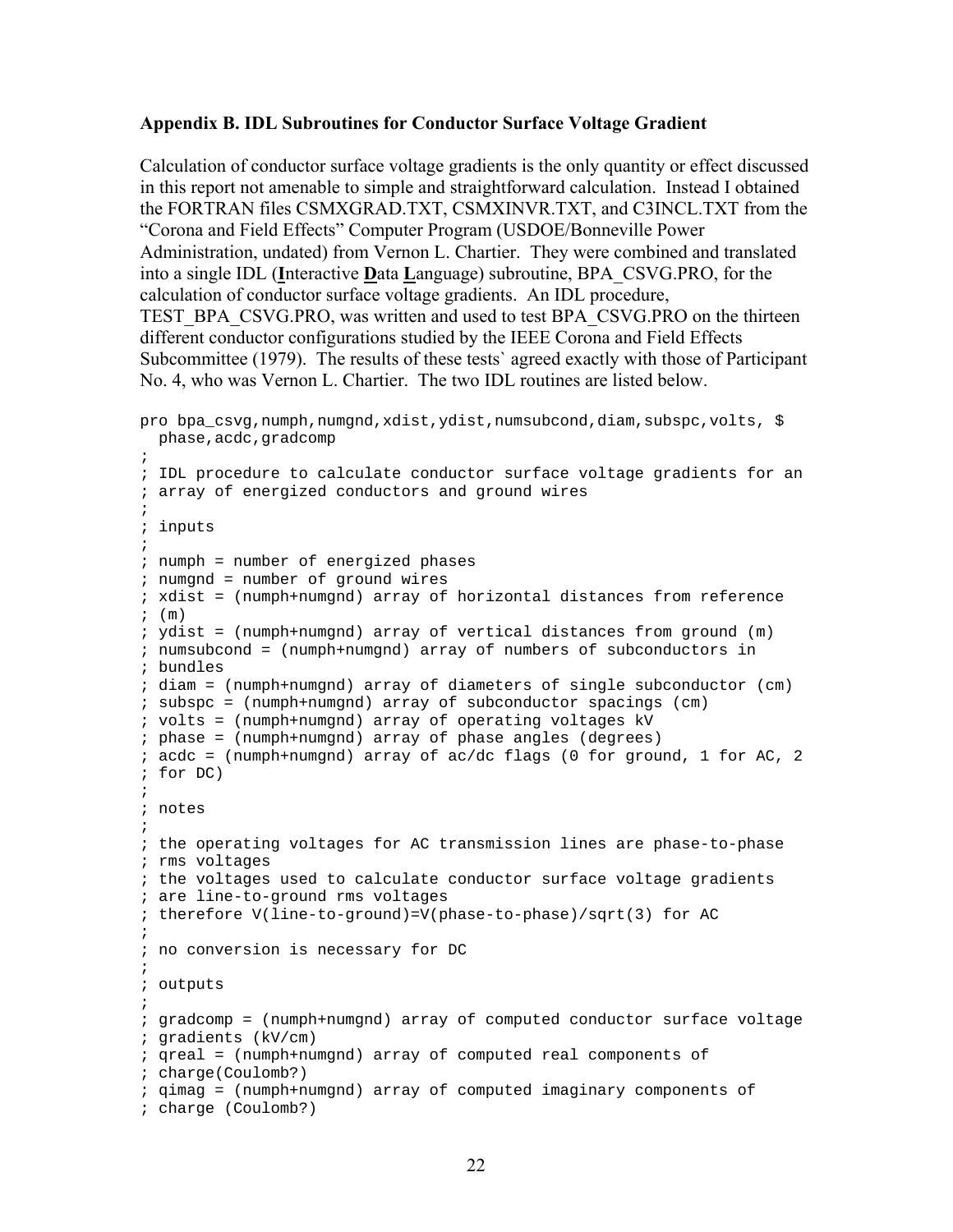```
; 
; BACKGROUND 
; 
; Conductor gradient calculation routine for CORONA and field effects 
; program 
; 
; author 
; 
; U. S. Department of Energy - Bonneville Power Administration 
; Paul Kingery 
; 
; purpose 
\mathcal{L}; To calculate the surface gradient for each conductor. Also, 
; calculate the real and imaginary charge factors 
; for each conductor. 
\mathcal{L}; history 
; 
; Originally written by Douglas Lewis, 15 December 1984. 
; Modified by Paul Kingery to use C3INCL.FOR include file, June 1991, 
; as well as extensive modifications abnd 
; code cleanup. 
; 
; Converted to IDL function by Patrick Crane, June 2009 
; 
; constants 
; 
zero=0.0d0 
tenth=0.1d0 
one=1.0d0 
two=2.0d0 
three=3.0d0 
root2=sqrt(two) 
root3=sqrt(three) 
four=4.0d0 
ten=10.0d0 
fifty=50.0d0 
hundred=100.0d0 
one80=180.0d0 
thousand=1000.0d0 
pi=3.1415926536d0 
halfpi=pi/two 
twopi=two*pi 
rootpi=sqrt(pi) 
root2pi=root2*rootpi 
d2r=pi/one80 
r2d=one80/pi 
eps1=18.0d9 
eps2=18.0d6 
n360x10=3600 
; 
; initialize variables 
; 
numcond=numph+numgnd ; total number of energized and ground conductors 
pmatrix=dblarr(numcond,numcond) ; square matrix 
qtotal=zero ; total charge
```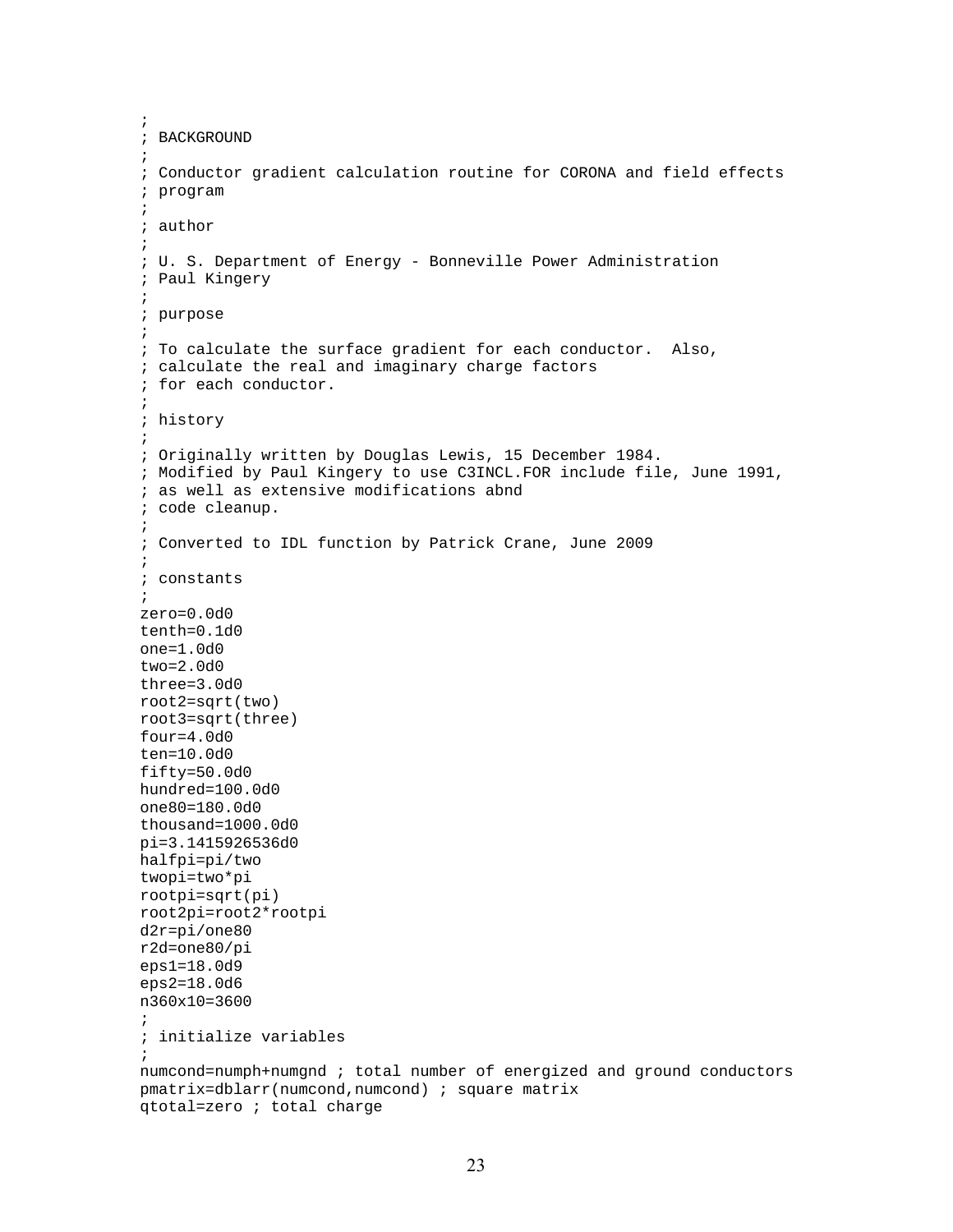```
radius=dblarr(numcond) ; bundle radius 
spacing=dblarr(numcond) ; effective bundle spacing 
vreal=dblarr(numcond) ; real voltage 
vimag=dblarr(numcond) ; imaginary voltage 
bundiam=dblarr(numcond) ; effective bundle diameter 
deq=dblarr(numcond) ; equivalent diameter 
; 
; output arrays 
; 
gradcomp=dblarr(numcond) ; computed conductor gradient 
qreal=dblarr(numcond) ; computed real component of charge 
qimag=dblarr(numcond) ; computed imaginary component of charge 
; 
; intermediate results in calculation of gradients 
; 
ck2=zero 
frb=zero 
\mathcal{L}; do conversions 
; 
; convert phase-to-phase voltages to line-toground voltages for AC 
; ACDCF=1 => all AC 
\mathcal{L}wac=where((acdc eq 1),nac) 
if (nac gt 0) then begin 
   volts(wac)=volts(wac)/root3 
   acdcf=1 
   endif 
; 
; check for AC-DC mix 
; ACDCF=2 => all DC 
; ACDCF=0 \Rightarrow mix\mathcal{L}wdc=where((acdc eq 2),ndc) 
if (ndc gt 0) then acdcf=2 
if (nac*ndc gt 0) then acdcf=0 
; 
; calculate radii and set defaults for numsubcond=1 
; 
radius=diam/two 
spacing=radius 
bundiam=diam 
; 
; loop for each conductor to compute effective radius and diameter 
\mathcal{L}for i=0,numcond-1 do begin 
   rnsc=double(numsubcond[i]) 
   if (numsubcond[i] gt 1) then begin 
     spacing[i]=subspc[i] 
     bundiam[i]=subspc[i]/sin(pi/rnsc) 
     endif 
   deq[i]=(bundiam[i]*(rnsc*diam[i]/bundiam[i])^(one/rnsc))/hundred 
   endfor 
; 
; loop for each conductor and compute square matrix 
;
```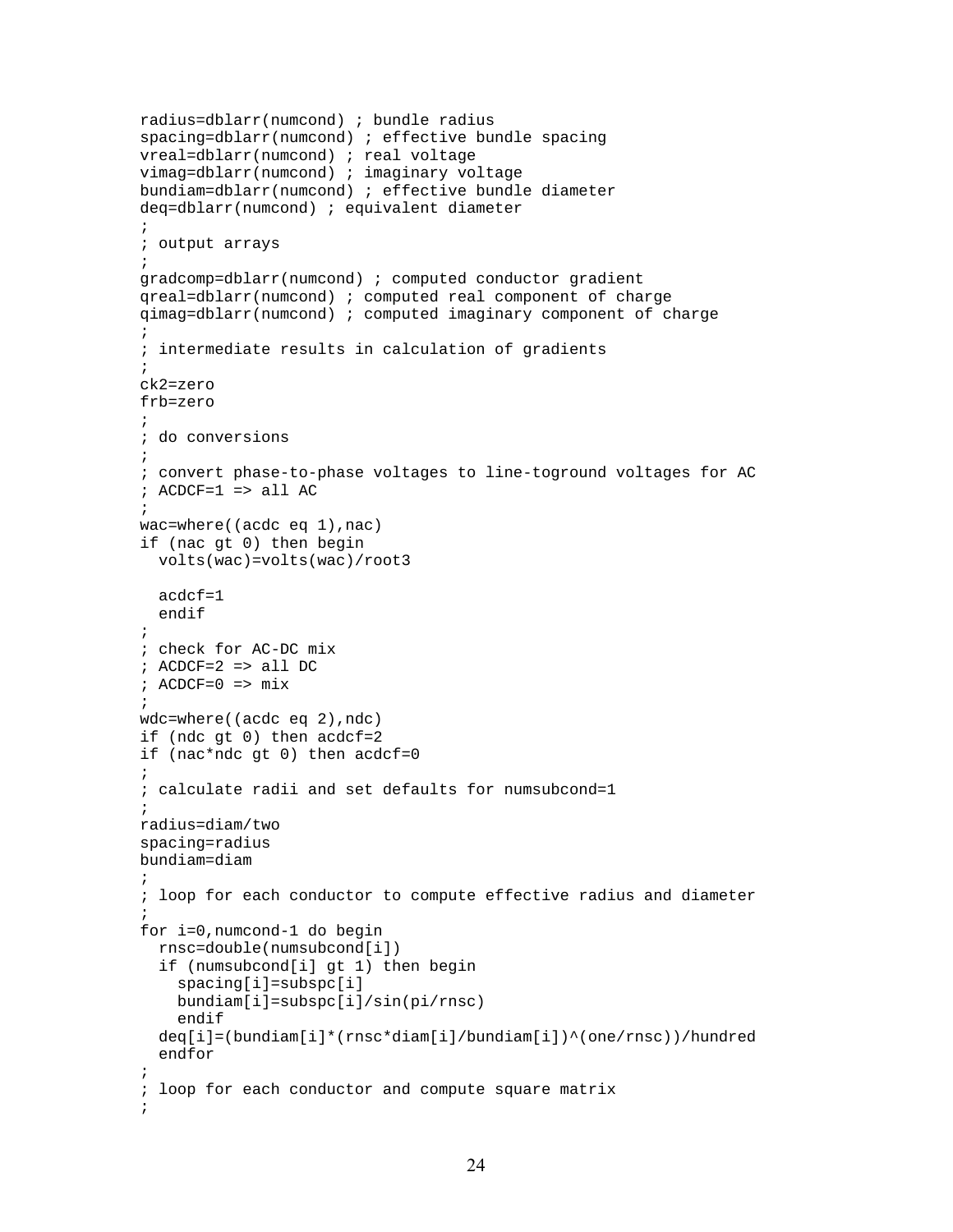```
for i=0,numcond-1 do begin 
   for j=0,numcond-1 do begin 
; 
; do calculation as if diagonal element 
; 
     pmatrix[i,j]=eps1*alog(ydist[j]*four/deq[i]) 
; 
; redo calculation for non-diagonal elements 
; 
     if (i ne j) then $ 
       pmatrix[i,j]=eps1*alog(sqrt((xdist[i]-xdist[j])^two+ $ 
        (ydist[i]+ydist[j])^two)/ $ 
       sqrt((xdist[i]-xdist[j])^two+ $ 
        (ydist[i]-ydist[j])^two)) 
     endfor 
   endfor 
; 
; invert the square matrix with IDL function LA_INVERT which uses LU 
; decomposition and LAPACK routines 
; 
pmatrix=la_invert(pmatrix) 
\mathcal{L}; loop around circle in tenths of a degree 
; 
for i=0,n360x10-1 do begin 
; 
; loop for each conductor 
\mathcal{L} for j=0, numcond-1 do begin 
    if ((i ne 0) and (acdc[j] eq 1)) then phase[j]=phase[j]+tenth
; 
; compute real and imaginary voltages 
; 
     vreal[j]=volts[j]*cos(phase[j]*d2r)*thousand 
     vimag[j]=volts[j]*sin(phase[j]*d2r)*thousand 
     endfor 
; 
; perform matrix multiplications 
; 
   qreal=pmatrix##vreal 
   qimag=pmatrix##vimag 
; 
; loop for each conductor and compute gradient 
; 
   for j=0,numcond-1 do begin 
     rnsc=double(numsubcond[j]) 
     qtotal=sqrt(qreal[j]^two+qimag[j]^two) 
     ck2=two*(rnsc-one)*sin(pi/rnsc) 
     frb=qtotal*(one+ck2/(spacing[j]/radius[j]))*eps2/(rnsc*radius[j]) 
     if (i eq 0) then gradcomp[j]=frb 
     if (frb gt gradcomp[j]) then gradcomp[j]=frb 
     endfor 
; 
; do not continue main loop if all AC or DC 
; 
   if (acdcf ne 0) then break 
   endfor
```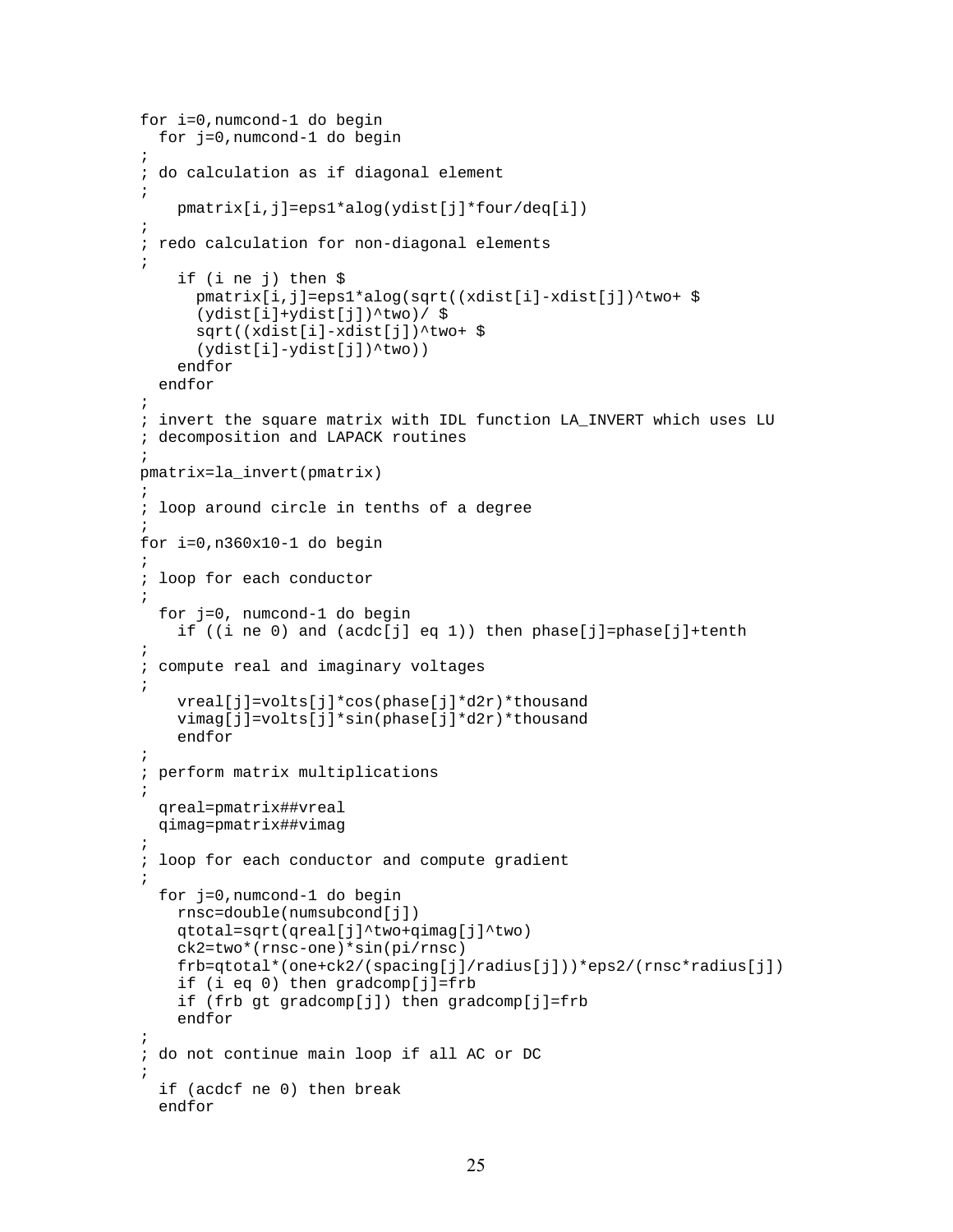```
; 
; loop for each conductor to adjust sign of gradient 
\mathcal{L}for i=0,numcond-1 do if (volts[i] lt zero) then $ 
   gradcomp[i]=-gradcomp[i] 
; 
; return with calculated gradients 
; 
return 
end 
*********************************************************************** 
; test_bpa_csvg.pro 
; 
; IDL procedure to test bpa_csvg function for calculating conductor 
; surface voltage gradients 
; using BPA model and subroutine 
; 
; calls IDL procedure 
; bpa_csvg,numph,numgnd,xdist,ydist,numsubcond,diam,subspc,volts, $ 
; phase,acdc,gradcomp 
; 
; inputs 
; 
; numph = number of energized phases 
; numgnd = number of ground wires 
; xdist = (numph+numgnd) array of horizontal distances from reference 
; (m); ydist = (numph+numgnd) array of vertical distances from ground (m) 
; numsubcond = (numph+numgnd) array of numbers of subconductors in 
; bundles 
; diam = (numph+numgnd) array of diameters of single subconductor (cm) 
; subspc = (numph+numgnd) array of subconductor spacings (cm) 
; volts = (numph+numgnd) array of operating voltages kV (phase-to-phase 
; rms for AC) 
; phase = (numph+numgnd) array of phase angles (degrees) 
: acdc = (numph+numgnd) array of ac/dc flags (0 for ground, 1 for AC,
; 2 for DC) 
; 
; outputs 
; 
; gradcomp = (numph+numgnd) array of computed conductor surface voltage 
; gradients 
; qreal = (numph+numgnd) array of computed real components of charge – 
; N/A; qimag = (numph+numgnd) array of computed imaginary components of 
i charge - N/A; 
; line configuration no. 1 from the IEEE Corona and Field Effects 
; Subcommittee Report (1979) 
; 
numph=3 
numgnd=0 
xdist=[-7.92d0,0.0d0,7.92d0] 
ydist=11.18d0*[1,1,1] 
numsubcond=[1,1,1]
```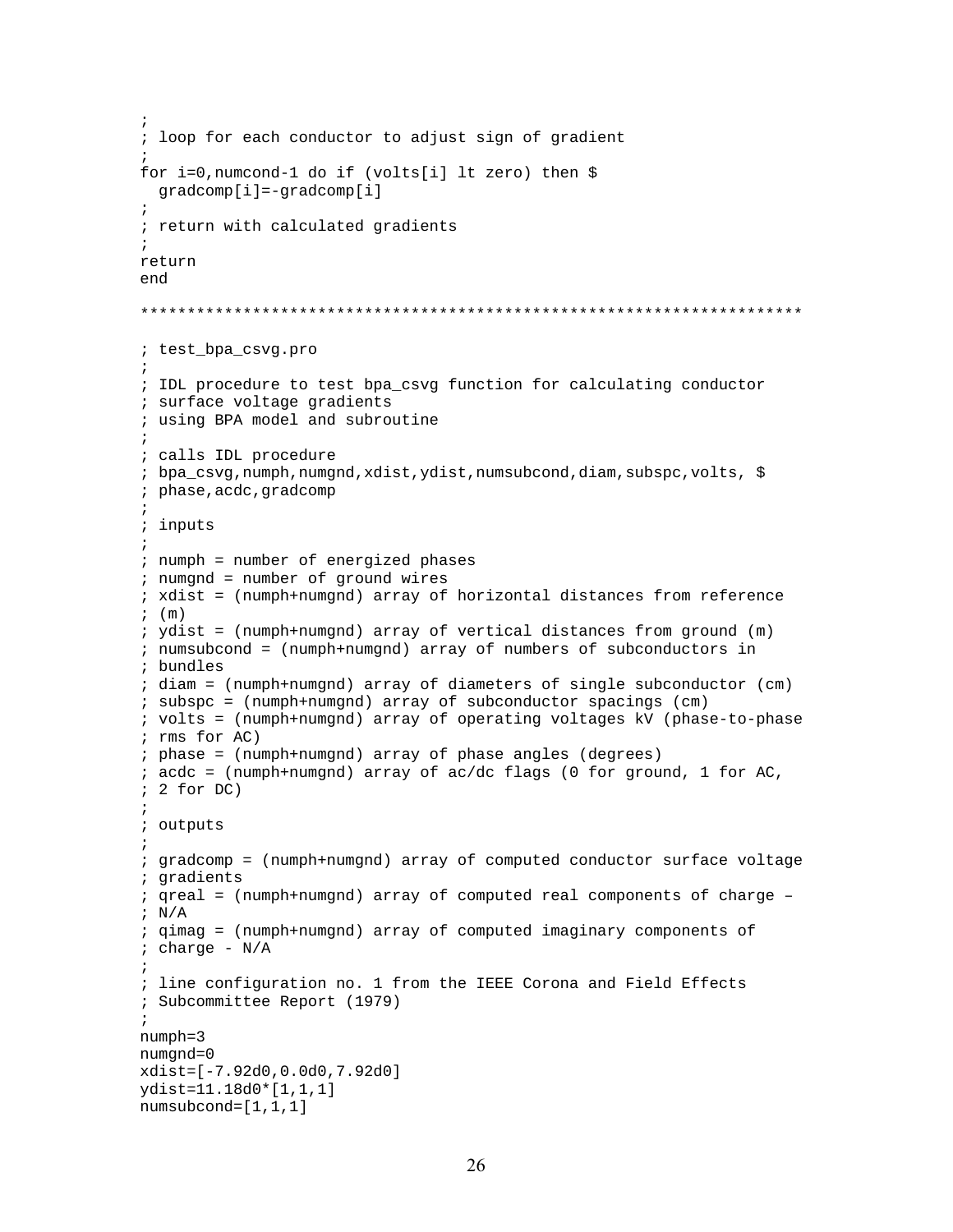```
diam=4.475d0*[1,1,1] 
subspc=0.0d0*[1,1,1] 
volts=345.0d0*[1,1,1] 
phase=[-120.0d0,0.0d0,120.0d0] 
\text{acdc}=[1,1,1]bpa csvg,numph,numgnd,xdist,ydist,numsubcond,diam,subspc,volts,phase, $
  acdc, gradcomp
print,'line configuration no. 1',gradcomp 
\mathcal{L}; line configuration no. 2 from the IEEE Corona and Field Effects 
; Subcommittee Report (1979) 
; 
numph=3 
numgnd=0 
xdist=[-8.31d0,0.0d0,8.31d0] 
ydist=13.61d0*[1,1,1] 
numsubcond=2*[1,1,1] 
diam=3.08d0*[1,1,1] 
subspc=45.72d0*[1,1,1] 
volts=345.0d0*[1,1,1] 
phase=[-120.0d0,0.0d0,120.0d0] 
acc=[1,1,1]bpa_csvg,numph,numgnd,xdist,ydist,numsubcond,diam,subspc,volts,phase, $
   acdc,gradcomp 
print,'line configuration no. 2',gradcomp 
; 
; line configuration no. 3a from the IEEE Corona and Field Effects 
; Subcommittee Report (1979) 
\mathcal{L}numph=6 
numgnd=2 
xdist=[6.12d0*[-1,1],8.405d0*[-1,1],6.425d0*[-1,1],3.66d0*[-1,1]] 
ydist=[26.31d0*[1,1],18.85d0*[1,1],12.29d0*[1,1],33.93d0*[1,1]] 
numsubcond=[2*[1,1,1,1,1,1],1,1] 
diam=[3.165d0*[1,1,1,1,1,1],1.463d0*[1,1]] 
subspc=[45.72d0*[1,1,1,1,1,1],0.0d0*[1,1]] 
volts=[345.0d0*[1,1,1,1,1,1],0.0d0*[1,1]] 
phase=[120.0d0*[-1,1],0.0d0*[1,1],120.0d0*[1,-1],0.0d0*[1,1]] 
\text{acdc}=[1,1,1,1,1,1,1,0,0]bpa_csvg,numph,numgnd,xdist,ydist,numsubcond,diam,subspc,volts,phase, $
   acdc,gradcomp 
print,'line configuration no. 3a',gradcomp 
\mathcal{L}; line configuration no. 3b from the IEEE Corona and Field Effects 
; Subcommittee Report (1979) 
; 
numph=6 
numgnd=0 
xdist=[6.12d0*[-1,1],8.405d0*[-1,1],6.425d0*[-1,1]] 
ydist=[26.31d0*[1,1],18.85d0*[1,1],12.29d0*[1,1]] 
numsubcond=2*[1,1,1,1,1,1] 
diam=3.165d0*[1,1,1,1,1,1] 
subspc=45.72d0*[1,1,1,1,1,1] 
volts=345.0d0*[1,1,1,1,1,1] 
phase=[120.0d0*[-1,1],0.0d0*[1,1],120.0d0*[1,-1]] 
\text{acdc}=[1,1,1,1,1,1,1]bpa_csvg,numph,numgnd,xdist,ydist,numsubcond,diam,subspc,volts,phase, $
```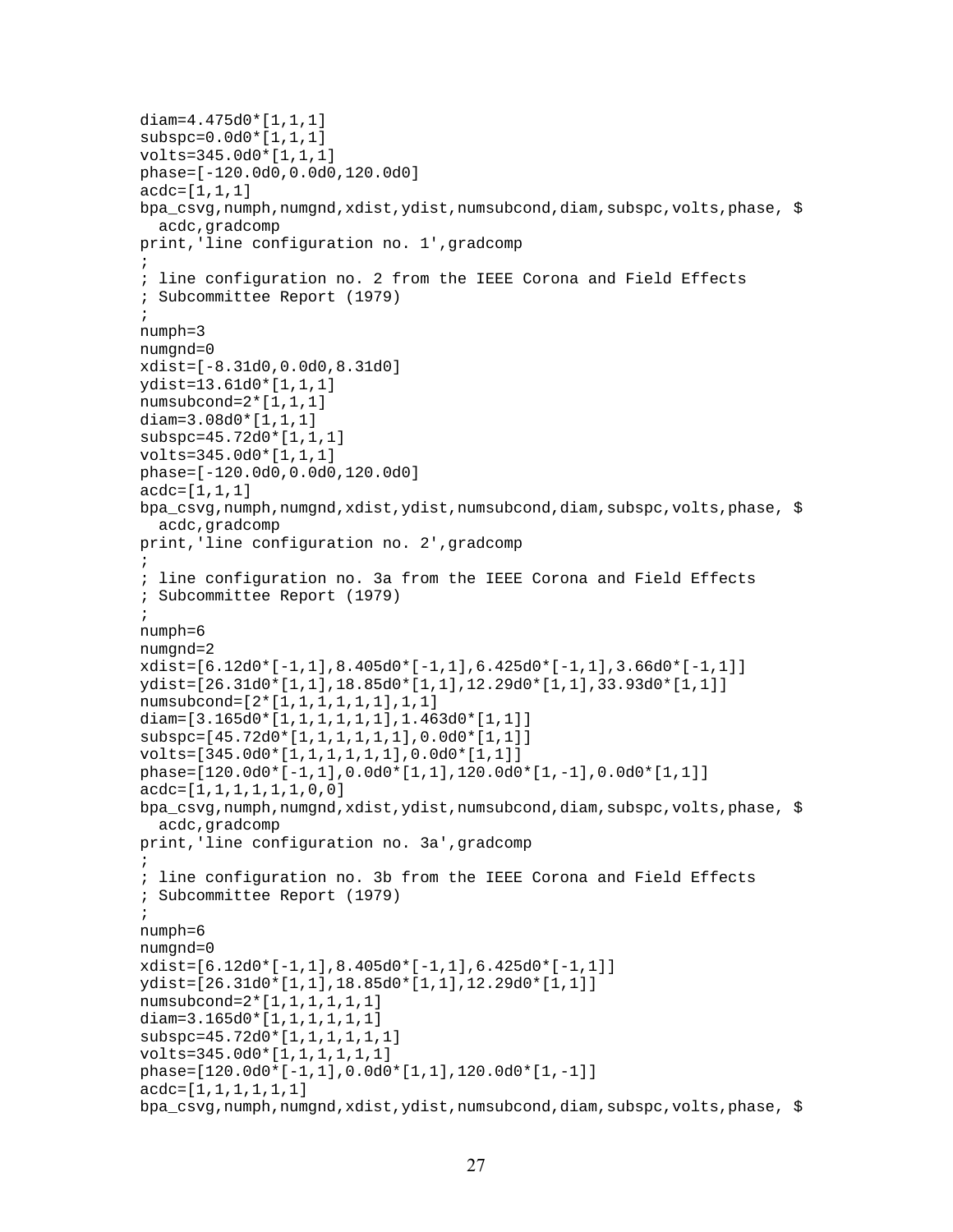```
 acdc,gradcomp 
print,'line configuration no. 3b',gradcomp 
\mathcal{L}; line configuration no. 4a from the IEEE Corona and Field Effects 
; Subcommittee Report (1979) 
; 
numph=3 
numgnd=2 
xdist=[-6.095d0,0.0d0,6.095d0,-3.935d0,3.935d0] 
ydist=[13.94d0,22.32d0,13.94d0,33.29d0,33.29d0] 
numsubcond=[2,2,2,1,1] 
diam=[4.069d0,4.069d0,4.069d0,0.978d0,0.978d0] 
subspc=[45.72d0,45.72d0,45.72d0,0.0d0,0.0d0] 
volts=[500.0d0,500.0d0,500.0d0,0.0d0,0.0d0] 
phase=[-120.0d0,0.0d0,120.0d0,0.0d0,0.0d0] 
acc = [1, 1, 1, 0, 0]bpa_csvg,numph,numgnd,xdist,ydist,numsubcond,diam,subspc,volts,phase, $
   acdc,gradcomp 
print,'line configuration no. 4a',gradcomp 
; 
; line configuration no. 4b from the IEEE Corona and Field Effects 
; Subcommittee Report (1979) 
; 
numph=3 
numgnd=0 
xdist=[-6.095d0,0.0d0,6.095d0] 
ydist=[13.94d0,22.32d0,13.94d0,33.29d0,33.29d0] 
numsubcond=[2,2,2] 
diam=[4.069d0,4.069d0,4.069d0] 
subspc=[45.72d0,45.72d0,45.72d0] 
volts=[500.0d0,500.0d0,500.0d0] 
phase=[-120.0d0,0.0d0,120.0d0] 
acdc=[1,1,1] 
bpa_csvg,numph,numgnd,xdist,ydist,numsubcond,diam,subspc,volts,phase, $
   acdc,gradcomp 
print,'line configuration no. 4b',gradcomp 
\mathcal{L}; line configuration no. 5 from the IEEE Corona and Field Effects 
; Subcommittee Report (1979) 
; 
numph=3 
numgnd=0 
xdist=[-12.19d0,0.0d0,12.19d0] 
ydist=14.43d0*[1,1,1] 
numsubcond=3*[1,1,1] 
diam=2.959d0*[1,1,1] 
subspc=45.72d0*[1,1,1] 
volts=500.0d0*[1,1,1] 
phase=[-120.0d0,0.0d0,120.0d0] 
acc = [1, 1, 1]bpa_csvg,numph,numgnd,xdist,ydist,numsubcond,diam,subspc,volts,phase, $
   acdc,gradcomp 
print,'line configuration no. 5',gradcomp 
; 
; line configuration no. 6a from the IEEE Corona and Field Effects 
; Subcommittee Report (1979) 
;
```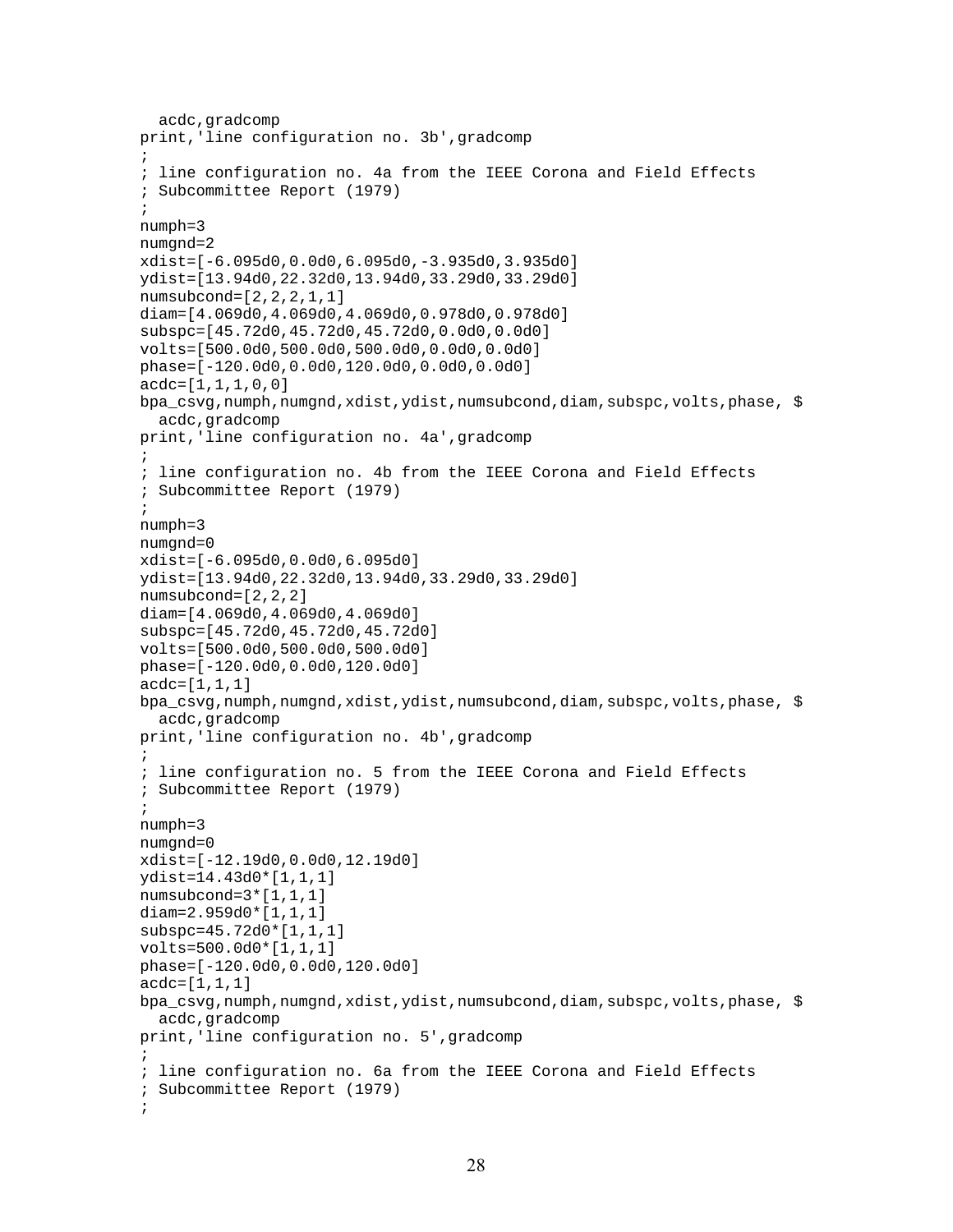```
numph=3 
numgnd=2 
xdist=[-13.72d0,0.0d0,13.72d0,-10.975d0,10.975d0] 
ydist=[20.83d0,20.83d0,20.83d0,31.49d0,31.49d0] 
numsubcond=[4,4,4,1,1] 
diam=[2.959d0,2.959d0,2.959d0,0.978d0,0.978d0] 
subspc=[45.72d0,45.72d0,45.72d0,0.0d0,0.0d0] 
volts=[765.0d0,765.0d0,765.0d0,0.0d0,0.0d0] 
phase=[-120.0d0,0.0d0,120.0d0,0.0d0,0.0d0] 
acc = [1, 1, 1, 0, 0]bpa_csvg,numph,numgnd,xdist,ydist,numsubcond,diam,subspc,volts,phase, $
   acdc,gradcomp 
print,'line configuration no. 6a',gradcomp 
\mathcal{L}; line configuration no. 6b from the IEEE Corona and Field Effects 
; Subcommittee Report (1979) 
; 
numph=3 
numgnd=0 
xdist=[-13.72d0,0.0d0,13.72d0] 
ydist=[20.83d0,20.83d0,20.83d0] 
numsubcond=[4,4,4] 
diam=[2.959d0,2.959d0,2.959d0] 
subspc=[45.72d0,45.72d0,45.72d0] 
volts=[765.0d0,765.0d0,765.0d0] 
phase=[-120.0d0,0.0d0,120.0d0] 
\text{acdc}=[1,1,1]bpa_csvg,numph,numgnd,xdist,ydist,numsubcond,diam,subspc,volts,phase, $
   acdc,gradcomp 
print,'line configuration no. 6b',gradcomp 
\mathcal{L}; line configuration no. 7 from the IEEE Corona and Field Effects 
; Subcommittee Report (1979) 
; 
numph=3 
numgnd=0 
xdist=[-15.24d0,0.0d0,15.24d0] 
ydist=21.34d0*[1,1,1] 
numsubcond=8*[1,1,1] 
diam=3.556d0*[1,1,1] 
subspc=45.72d0*[1,1,1] 
volts=1100.0d0*[1,1,1] 
phase=[-120.0d0,0.0d0,120.0d0] 
\text{acdc}=[1,1,1]bpa_csvg,numph,numgnd,xdist,ydist,numsubcond,diam,subspc,volts,phase, $
   acdc,gradcomp 
print,'line configuration no. 7',gradcomp 
; 
; line configuration no. 8 from the IEEE Corona and Field Effects 
; Subcommittee Report (1979) 
; 
numph=3 
numgnd=0 
xdist=[-35.00d0,0.0d0,35.00d0] 
ydist=45.00d0*[1,1,1] 
numsubcond=16*[1,1,1] 
diam=3.810d0*[1,1,1]
```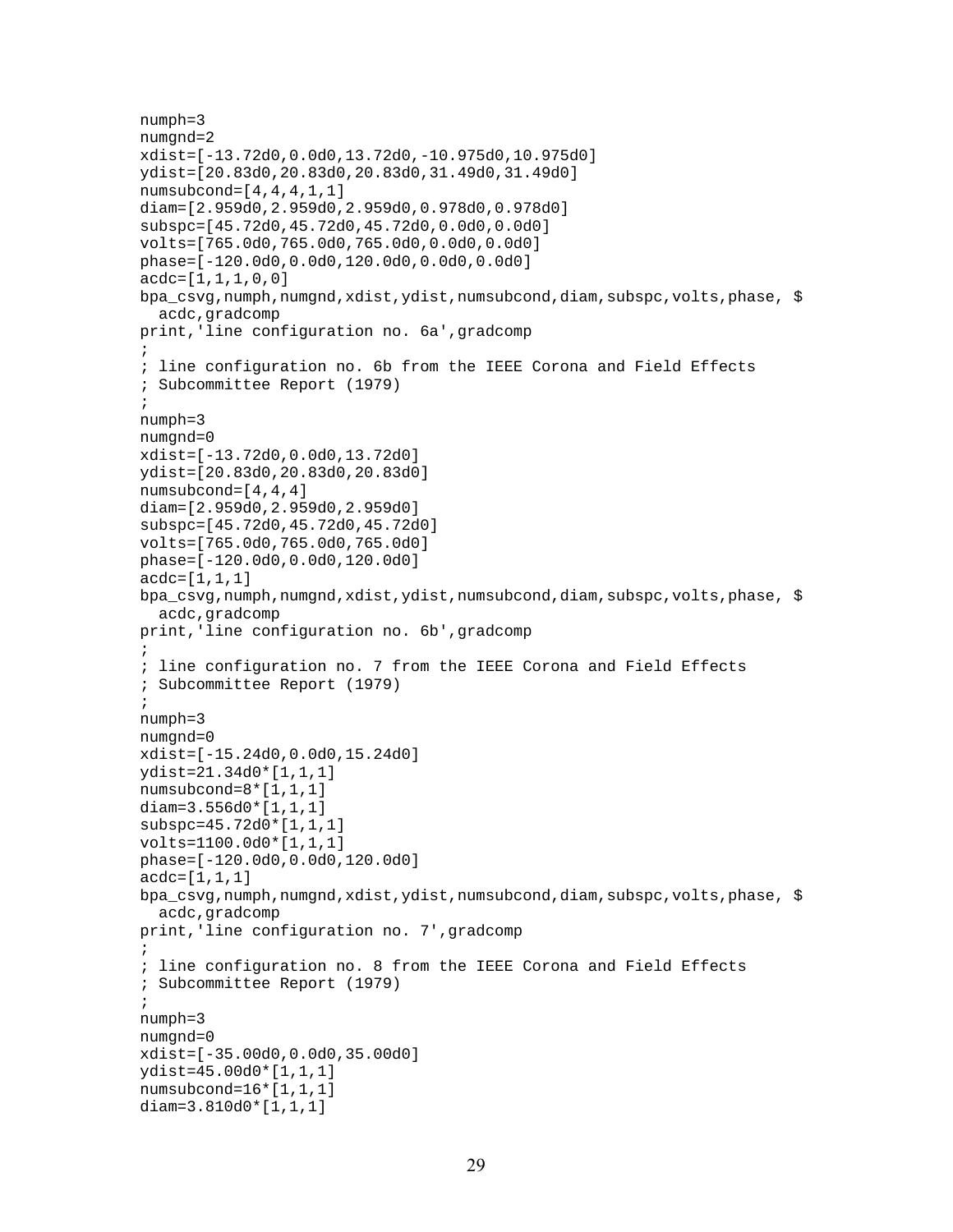```
subspc=45.72d0*[1,1,1] 
volts=2000.0d0*[1,1,1] 
phase=[-120.0d0,0.0d0,120.0d0] 
acc = [1, 1, 1]bpa_csvg,numph,numgnd,xdist,ydist,numsubcond,diam,subspc,volts,phase, $
  acdc, gradcomp
print,'line configuration no. 8',gradcomp 
\mathcal{L}; line configuration no. 9 from the IEEE Corona and Field Effects 
; Subcommittee Report (1979) 
; 
numph=2 
numgnd=0 
xdist=[-6.095d0,6.095d0] 
ydist=13.92d0*[1,1] 
numsubcond=[2,2] 
diam=4.577d0*[1,1] 
subspc=45.72d0*[1,1] 
volts=375.0d0*[-1,1] 
phase=[0.0d0,0.0d0] 
acc=[2,2]bpa_csvg,numph,numgnd,xdist,ydist,numsubcond,diam,subspc,volts,phase, $
   acdc,gradcomp 
print,'line configuration no. 9',gradcomp 
; 
; line configuration no. 10 from the IEEE Corona and Field Effects 
; Subcommittee Report (1979) 
; 
numph=2 
numgnd=0 
xdist=8.38d0*[-1,1] 
ydist=18.29d0*[1,1] 
numsubcond=[8,8] 
diam=4.572d0*[1,1] 
subspc=45.72d0*[1,1] 
volts=1000.0d0*[-1,1] 
phase=[0.0d0,0.0d0] 
acdc=[2,2] 
bpa_csvg,numph,numgnd,xdist,ydist,numsubcond,diam,subspc,volts,phase, $
  acdc, gradcomp
print,'line configuration no. 10',gradcomp 
stop 
end
```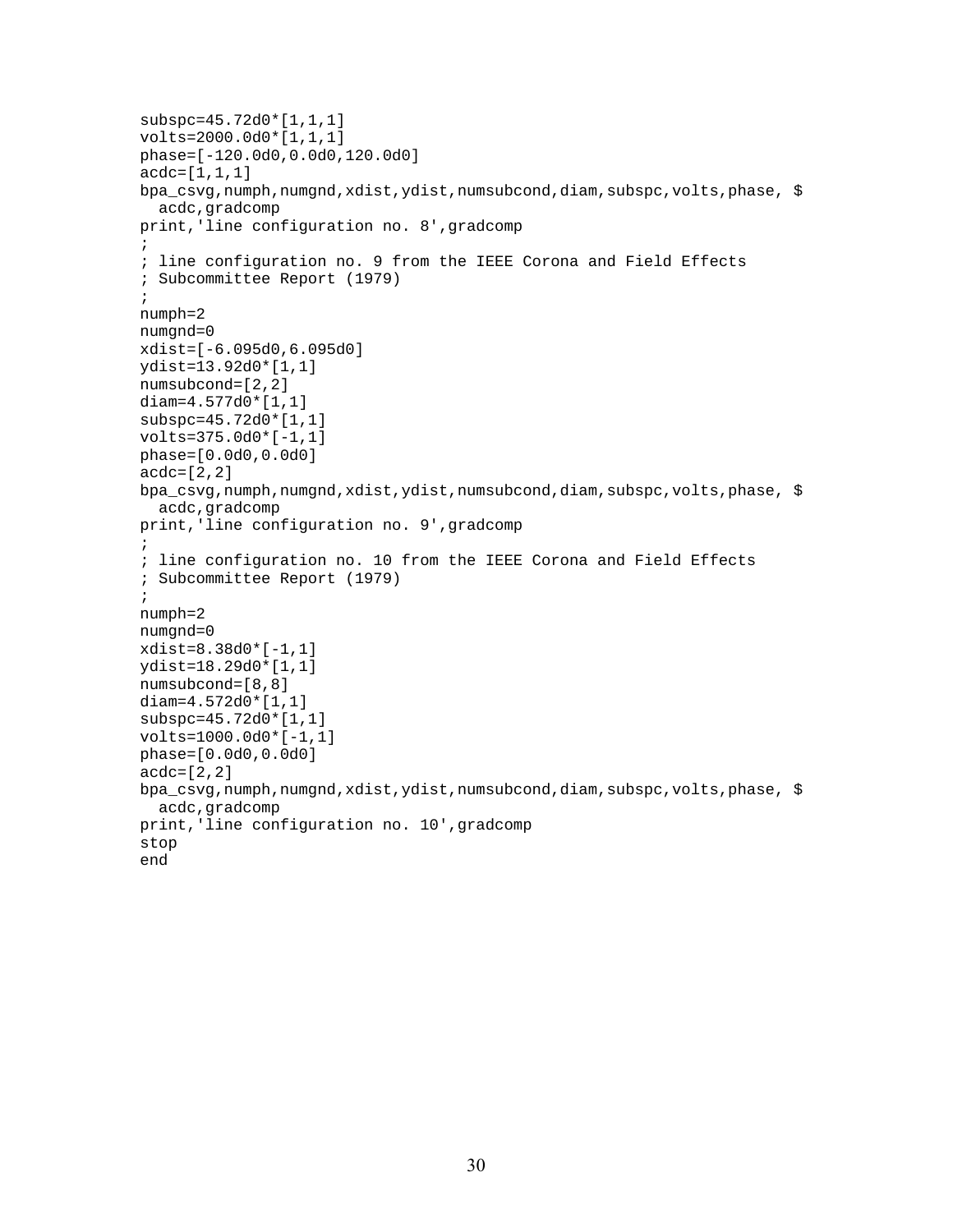

Figure 1. Dependence of Lateral Attenuation on Changeover Distance L<sub>c</sub>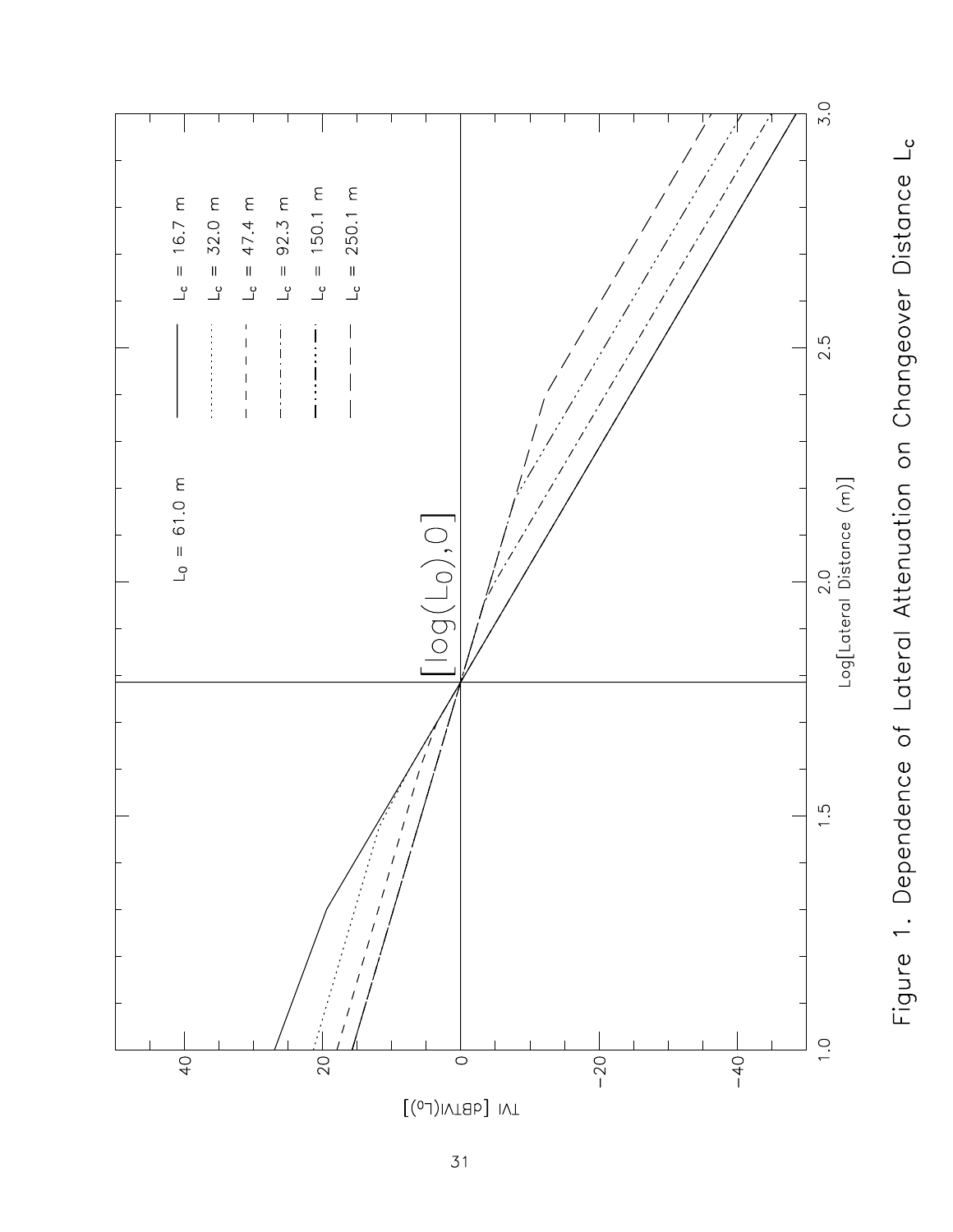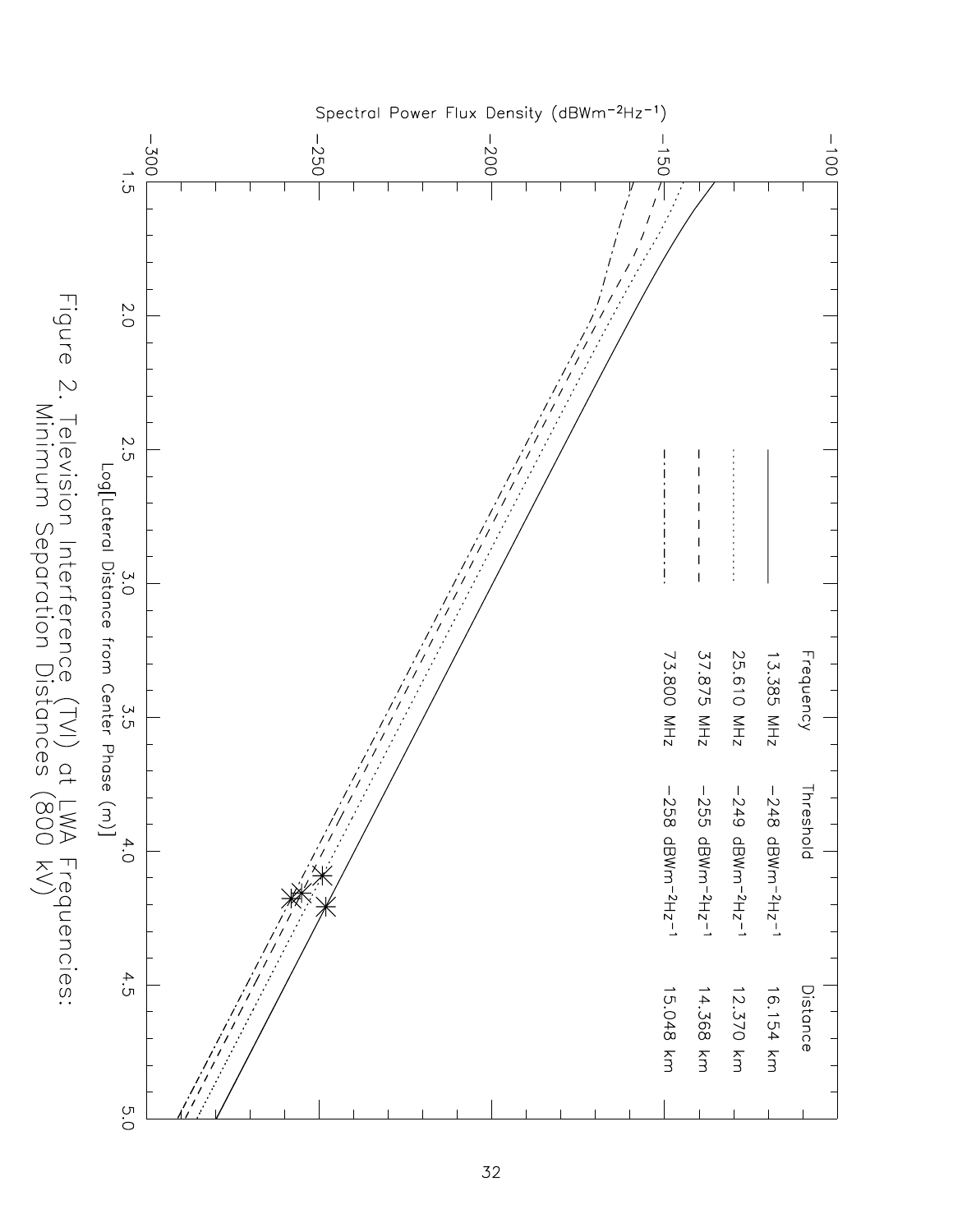